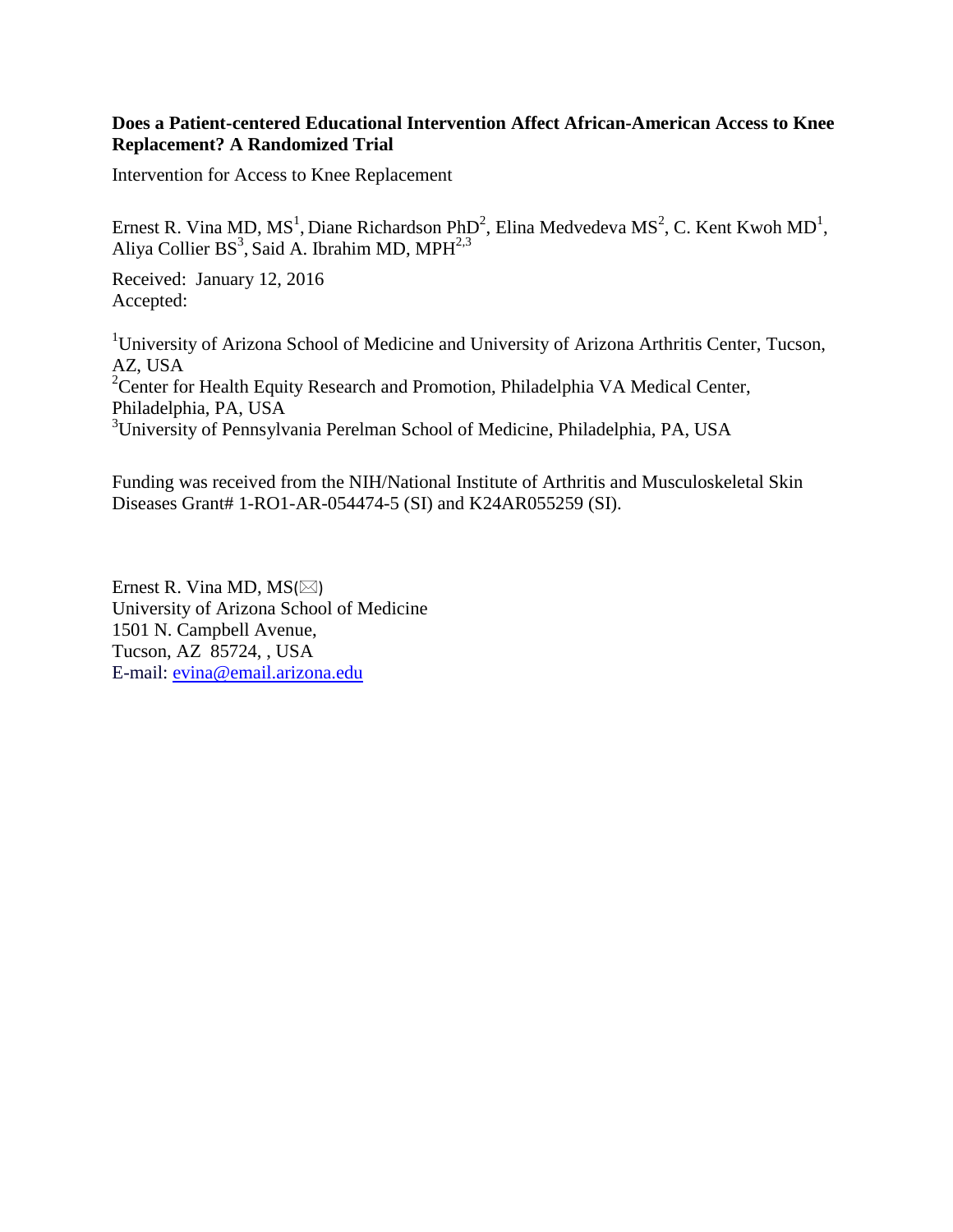## **Abstract**

*Background* A TKA is the most effective and cost-effective surgical option for moderate to severe osteoarthritis (OA) of the knee. Yet, black patients are less willing to undergo knee replacement surgery than white patients. Decision aids help people understand treatment options and consider the personal importance of possible benefits and harms of treatments, including TKA.

*Questions/purposes* We asked: **(**1) Does a patient-centered intervention consisting of a decision aid for knee OA and motivational interviewing improve the proportion of referrals of blacks with knee OA to orthopaedic surgery? (2) Does the intervention increase patients' willingness to undergo TKA?

*Methods* Adults who self-identified as black who were at least 50 years old with moderate to severe knee OA were enrolled from urban primary care clinics in a two-group randomized, controlled trial. A total of 1253 were screened for eligibility, and 760 were excluded for not meeting inclusion criteria, declining to participate, or other reasons. Four hundred ninety-three patients were randomized and completed the intervention; three had missing referral data at followup. The mean age of the patients was 61 years, and 51% were women. The majority had an annual household income of less than USD 15,000. Participants in the treatment group were shown a decision-aid video and had a brief session with a trained counselor in motivational interviewing. Participants in the control group received an educational booklet about OA that did not mention joint replacement. The two groups had comparable demographic and socioeconomic characteristics. The primary outcome was referral to orthopaedic surgery 12 months after treatment exposure. Receipt of referral was defined as the receipt of a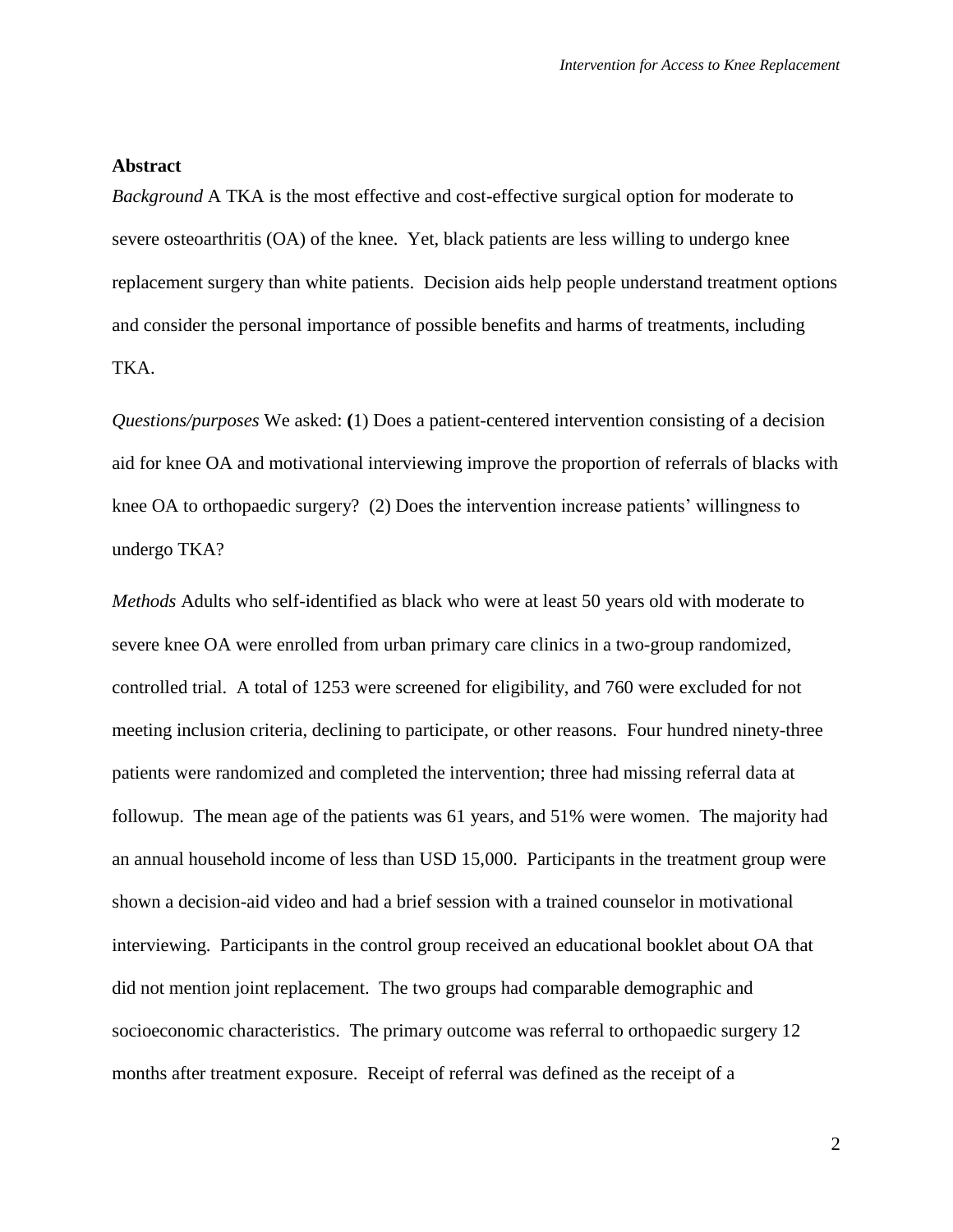recommendation or prescription from a primary care provider for orthopaedic evaluation. The secondary outcome was change in patient willingness to undergo TKA based on patient selfreport.

*Results* The odds of receiving a referral to orthopaedic surgery did not differ between the two study groups (36%, 90 of 253 of the control group; 32%, 76 of 240 of the treatment group; odds ratio [OR], 0.81; 95% CI, 0.56-1.18;  $p = 0.277$ ). At 2 weeks followup, there was no difference between the treatment and the control groups in terms of increased willingness to consider TKA relative to baseline (34%, 67 of 200 patients in the treatment group; 33%, 68 of 208 patients in the control group; OR, 1.06;  $p = 0.779$ ). At 12 months followup, the percent increase in willingness to undergo TKA still did not differ between patients in the treatment and control groups (29%, 49 of 174 in the treatment group; 27%, 51 of 191 patients in the control group; OR, 1.10;  $p = 0.679$ ).

*Conclusion* A combination decision aid and motivational interviewing strategy was no better than an educational pamphlet in improving patient preferences toward joint replacement surgery for knee OA. The type of intervention treatment also did not affect access to surgical evaluation. Other tools that target patient knowledge, beliefs, and attitudes regarding surgical treatments for OA may be further developed and tested in the future.

*Level of Evidence* Level I, therapeutic study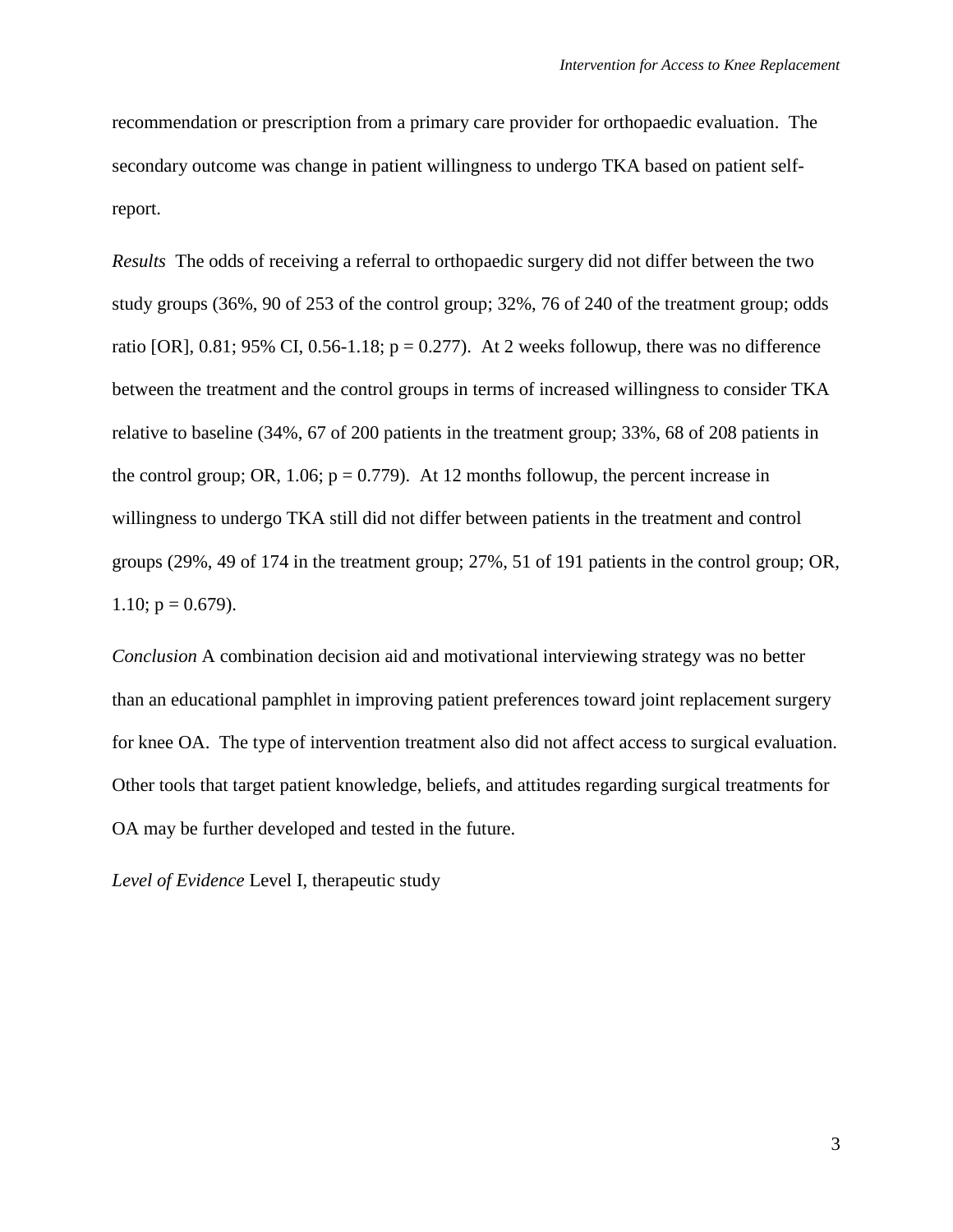#### **Introduction**

Although a TKA is highly effective in treating advanced knee osteoarthritis (OA), it is underused by black patients compared with white patients [\[9,](#page-17-0) [21,](#page-18-0) [30,](#page-19-0) [39\]](#page-20-0). Racial disparities in patients' surgical and medical management cannot be attributed to prevalence or severity of OA [\[2,](#page-16-0) [10\]](#page-17-1). The burden of OA also is greater in the black population than in the white population; black race has been associated with lower quality of life [\[16\]](#page-18-1) and higher likelihood of disability [\[35\]](#page-20-1) for those with OA. Access to care also might determine use of surgical services. However, racial differences in undergoing TKA persist even after controlling for health insurance status [\[20,](#page-18-2) [31\]](#page-20-2). An important factor that may help explain racial disparities in OA care involves patient preferences. The decision of a primary care physician to refer a patient to a specialist is influenced by a mix of patient, physician, and healthcare system structural characteristics [\[11\]](#page-17-2). However, patient characteristics are most likely to affect this referral decision [\[11\]](#page-17-2). Depending on the extent to which racial or ethnic minority patients convey reluctance to accept physicians' recommendations, patients' preferences can contribute to health disparities. Several studies have shown that black patients have a higher aversion toward joint replacement surgery than white patients [\[1,](#page-16-1) [7,](#page-17-3) [18,](#page-18-3) [19,](#page-18-4) [31\]](#page-20-2).

Decision aids promote shared decision-making between providers and patients. They improve patients' knowledge regarding treatment options, reduce decisional conflict, and stimulate patients to take an active role in decision-making [\[5,](#page-16-2) [23,](#page-19-1) [27\]](#page-19-2). They increase accurate perceptions of treatment risk and improve congruence between a patient's values and the chosen option [\[27\]](#page-19-2). They are tools designed to prepare people to participate in making specific and deliberate choices among treatment options in ways that they prefer. They also have been shown to increase use of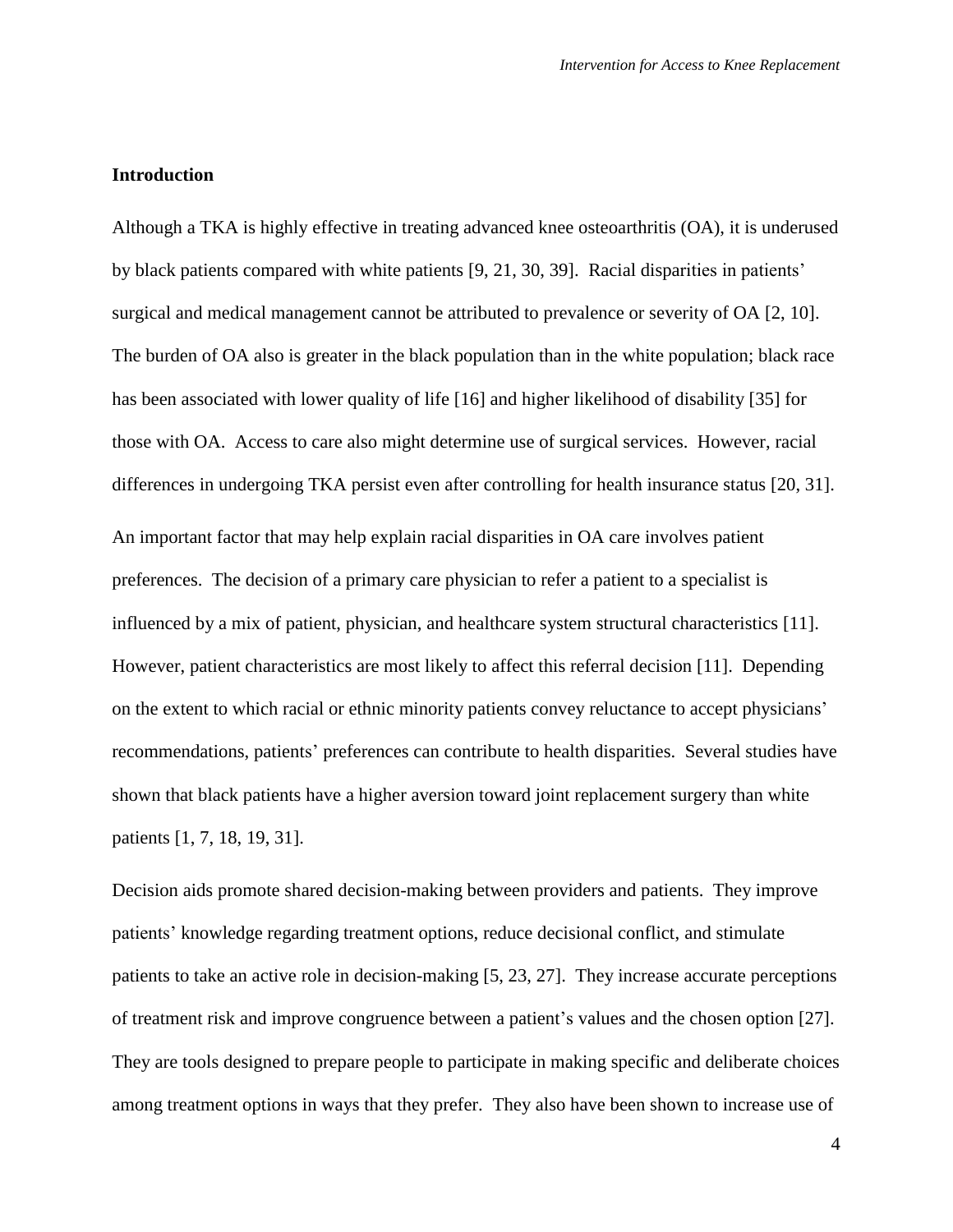evidence-based treatments [\[27\]](#page-19-2). In a pilot study [\[37\]](#page-20-3), a decision aid for knee OA and a personalized arthritis report immediately improved willingness for TKA among black veterans. Similarly, motivational interviewing is a counseling technique that relies on identifying and mobilizing patients' values and goals to stimulate behavior change [\[4,](#page-16-3) [28,](#page-19-3) [29\]](#page-19-4). This technique is designed to find a constructive way to overcome the challenges that arise when a health professional ventures into a patient's motivation for change [\[26\]](#page-19-5). It is about arranging conversations so that patients talk themselves into change, based on their own values and interests [\[26\]](#page-19-5). Pairing the decision aid with motivational interviewing allows presentation of various OA treatment options, determination of patient's current values and goals, and guidance of a decision congruent with these goals and values. In a previous study of black men who were veterans who had knee OA, a combination of a decision aid and motivational interviewing increased the patients' willingness to undergo surgery, at 1 month followup, and the number of referrals to an orthopaedic clinic [\[17\]](#page-18-5). The generalizability of these results to other study populations (perhaps including women patients and nonveterans) is unknown.

In the current study, we asked: (1) Does a patient-targeted intervention consisting of a decision aid and motivational interviewing improve the proportion of referrals of black patients with knee OA to orthopaedic surgery? (2) Does the intervention increase patients' willingness to undergo TKA? We hypothesized that a decision aid combined with a brief motivational interviewing intervention would increase the likelihood of patients receiving a referral to orthopaedic surgery and their willingness to consider TKA, after 12 months.

#### **Patients and Methods**

#### Design Overview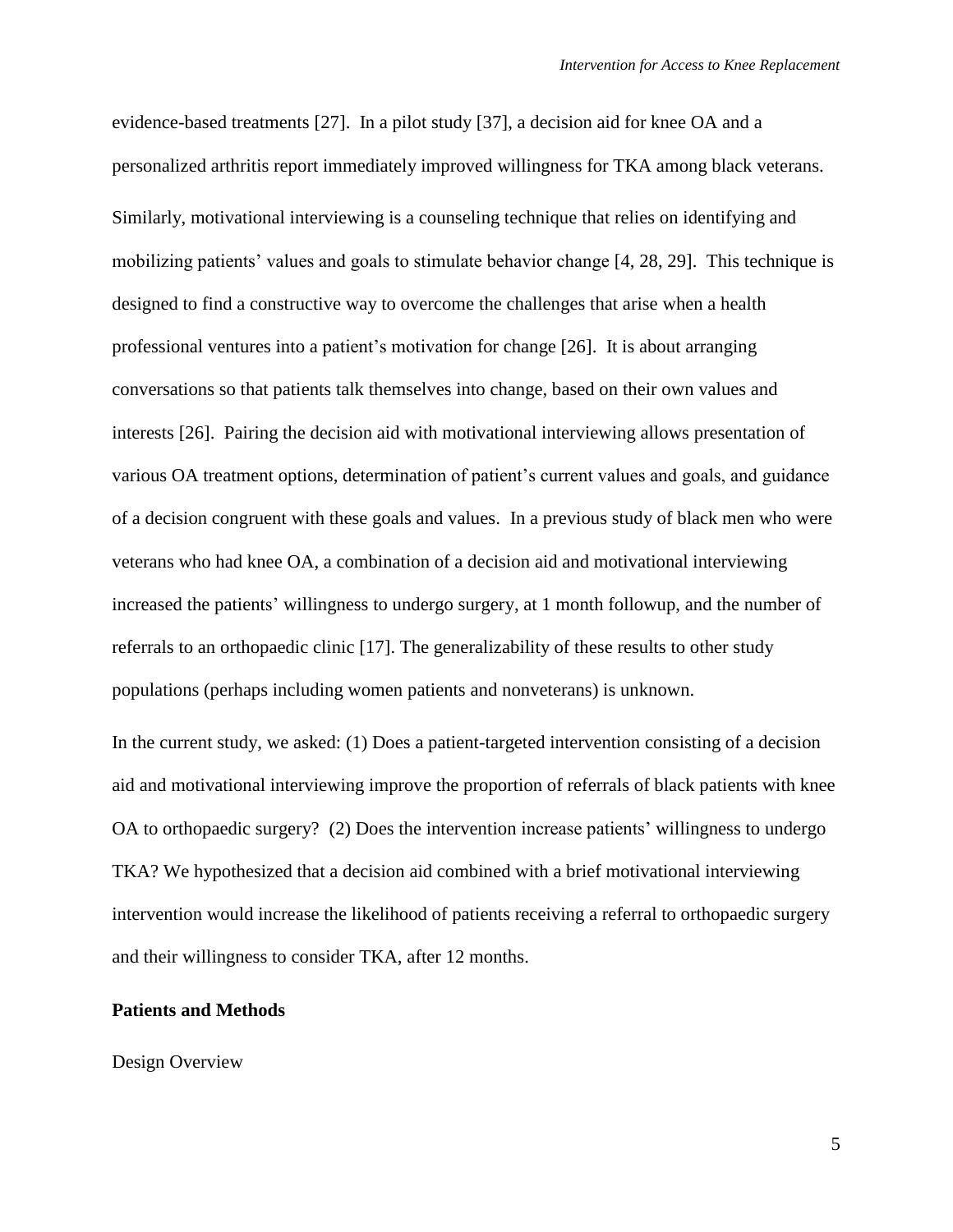This randomized, controlled trial compared the effects of a knee OA decision aid and motivational interviewing (treatment) with receipt of an OA education booklet (control) in patients with moderate-to-severe knee OA (ClinicalTrials.gov#: NCT02413411). Participants were randomly assigned at baseline to either the intervention or the control group. The study protocols were approved by the institutional review boards of the University of Pennsylvania, Philadelphia VA Medical Center, and the University of Pittsburgh. All participants provided informed consent before participation.

## Participants

Participants were recruited between April 2008 and May 2013. Potentially eligible participants were identified by screening medical records of patients in primary care clinics. They also were identified via existing research and clinic registries. Additional participants were sought via local advertisements. All were assessed for study eligibility by telephone interview. Those without a recent knee radiograph on file had radiographs ordered and done. Eligible participants were those who self-identified as black, were 50 years or older, had chronic and frequent knee pain, a WOMAC score of 39 or greater, and had radiographic evidence of knee OA. Only those who previously self-identified themselves as black/African-American and at least 50 years old based on medical records or registries were screened, along with those who responded to advertisements that asked for potentially eligible participants based on the study eligibility criteria.

Exclusion criteria were prior history of joint replacement, a diagnosis of terminal illness, diagnosis of inflammatory arthritis (eg, rheumatoid arthritis), contraindications to joint replacement surgery (eg, lower extremity paralysis), had a prosthetic leg, cognitive impairment, and did not have a telephone.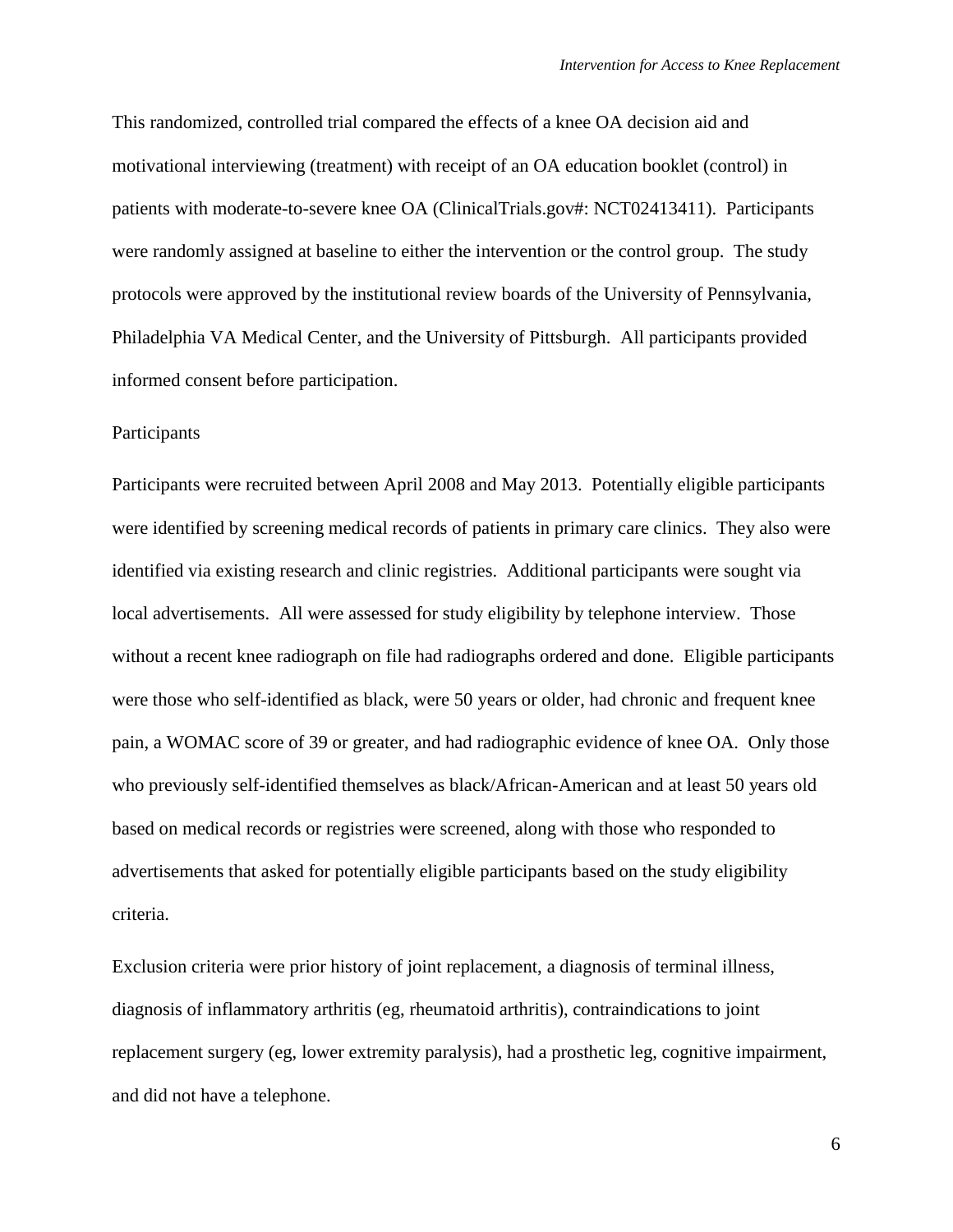#### Randomization and Intervention

Participants were randomized to one of the two study arms using a computer-generated random assignment. The computer-generated randomization result was sent to the study coordinator via email before the scheduled intervention session. Owing to the nature of the intervention, participants could not have been blinded to the study arm they were assigned to. Primary care providers were blinded from the study arm participants were assigned to.

Participants randomly assigned to the treatment group received a two-phase series of a patientcentered educational intervention [\[17\]](#page-18-5). First, participants in the treatment group watched a 40 minute decision-aid video. Developed by the Foundation for Informed Medical Decision-Making (Boston, MA, USA), the video discussed the benefits and risks of various pharmacologic (eg, medications, injections, complementary therapy) and surgical treatment options for knee OA. It also covered clinical indications for joint replacement, anticipated clinical course during surgery, and postoperative expectations. It described the potential complications of undergoing joint replacement surgery and the anticipated lifespan of a prosthesis. Second, participants in the treatment group underwent counseling regarding TKA using a motivational interviewing strategy [\[25\]](#page-19-6). Participants were asked about their thoughts regarding TKA, and their goals and values regarding their arthritis (Appendix 1). Supplemental material is available with the online version of CORR<sup>®</sup>). Information regarding TKA and how to engage the patients' primary care providers in discussing their knee pain also were provided. Trained, certified interventionists in motivational interviewing conducted each face-to-face counseling session which lasted approximately 30 minutes.

Participants randomly assigned to the control group received an educational booklet, developed by the NIH National Institute of Arthritis and Musculoskeletal and Skin Diseases (Bethesda,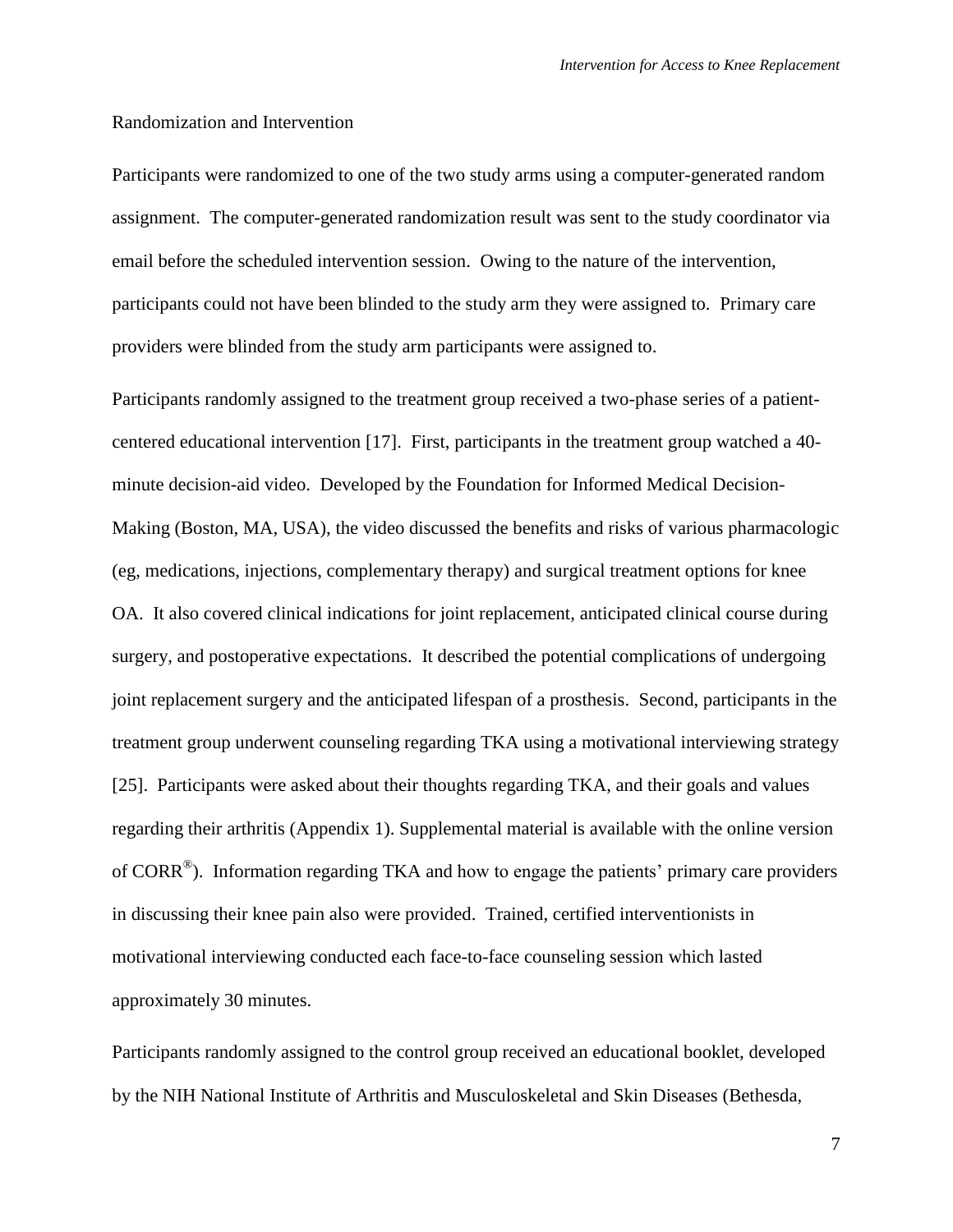MD, USA), that summarized how to live with knee OA. It did not specifically mention joint replacement as a treatment option but provided examples of exercises one could do to improve knee pain and stiffness. Many physicians provide educational materials to patients when considering various treatments for OA; therefore, it would be appropriate to compare the intervention treatment with this clinically relevant alternative [\[12\]](#page-17-4).

#### Outcome Measures

Participants completed a baseline questionnaire before beginning intervention. Followup questionnaires were conducted by telephone at 2 weeks, 3 months, and 12 months after the intervention. Assessors of outcomes were blinded to which study arm the patients were assigned.

The primary outcome measure was receipt of a referral to orthopaedic surgery based on a patient's self-report at the 12-month postintervention followup. For study purposes, we defined a referral as a primary care provider's recommendation or prescription for an orthopaedic evaluation (in this case) within 12 months of randomization. This outcome variable was confirmed by electronic chart review.

The secondary outcome measure was change in patient preference regarding TKA. At baseline and at the 2-week, 3-month, and 12-month followups, participants were asked: "If your knee pain were ever to get severe, would you be willing to have surgery to replace your knee if your doctor recommended it?" [\[15\]](#page-18-6). Response options ranged from "definitely not willing" to "definitely willing" in a five-category ordinal response scale. Willingness to undergo TKA has been shown to be the primary predictor of receiving a referral to an orthopaedic surgeon and actually receiving a TKA [\[13,](#page-17-5) [14\]](#page-17-6).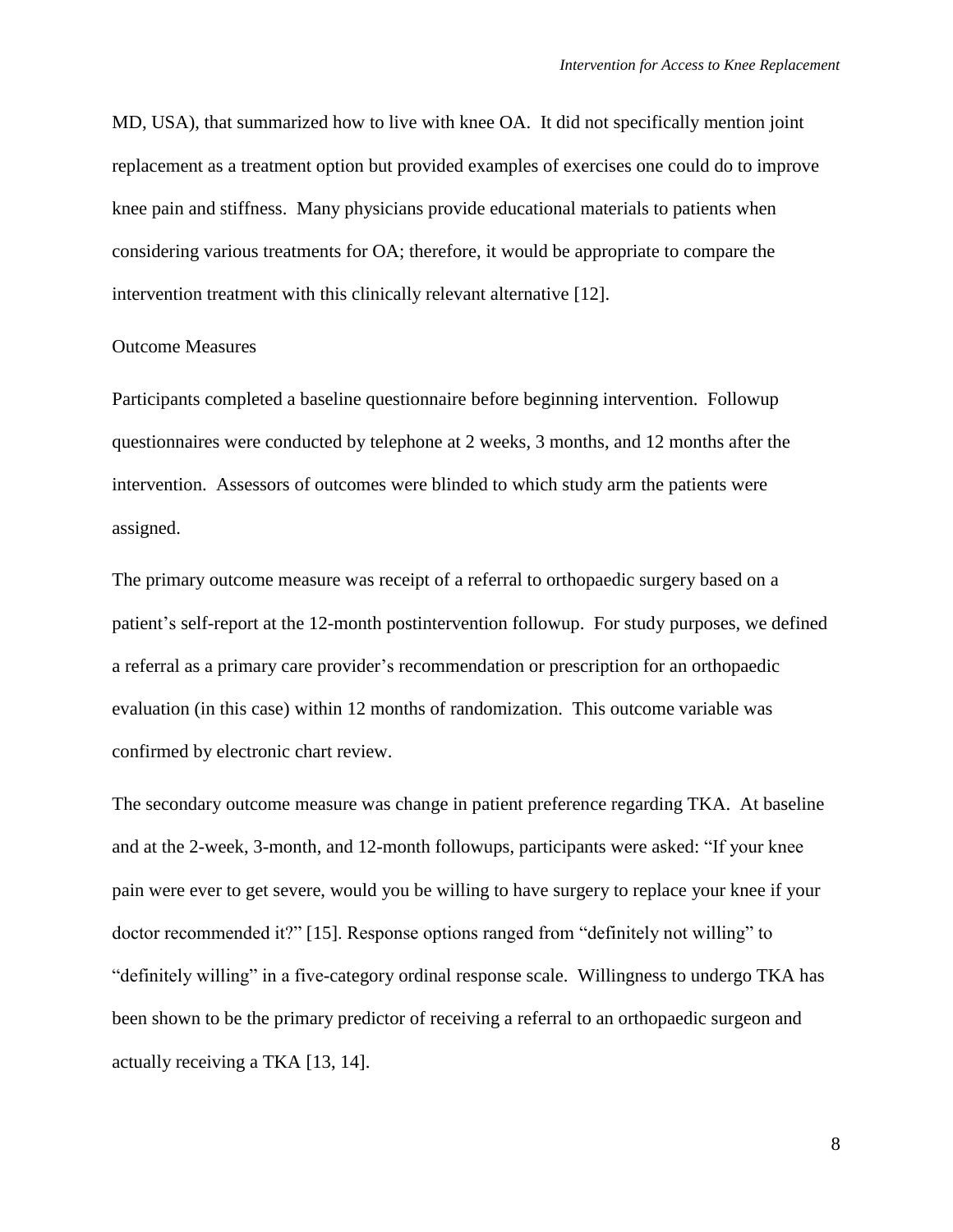# **Covariates**

Age, sex, education, employment, income, marital status, and living situation were gathered at baseline. Severity of the knee OA was assessed using the WOMAC index [\[3\]](#page-16-4). Summary scores range from 0 to 100, where higher scores indicate increased pain, stiffness, and functional limitations. Both subscales of the Arthritis Self-Efficacy Scale also were measured [\[24\]](#page-19-7). The pain subscale measures patients' confidence that they can manage arthritis-related pain (range, 5- 50), and the function subscale measures patients' confidence that they can perform specific daily activities (range, 9-90). Higher scores suggest greater self-efficacy. Medical comorbidity was assessed using an interviewer-based modification of the Charlson comorbidity index (range, 0- 17) [\[8,](#page-17-7) [22\]](#page-18-7). Quality of life was assessed using the SF-12<sup>®</sup> survey, version 2, from which the physical and mental component scores were calculated (range, 0-100) [\[36\]](#page-20-4). Higher scores indicate better health.

#### Sample Size and Power

The power analysis for patient treatment preference was based on binary logistic regression. With a total of 400 participants to be randomized, there was 80% power to detect absolute differences of at least 15% in patient preference between patients in the two groups. This number of patients also allowed detection of a 10% difference in the proportion of referrals for surgery between the two study groups.

## Study Population

A total of 1253 subjects were identified as potential candidates for the study (Fig. 1). In all, 493 black patients with chronic, frequent knee pain were randomly assigned to either the control ( $n =$ 253) or treatment ( $n = 240$ ) group. Among the randomly assigned participants, 233 (92.1%) in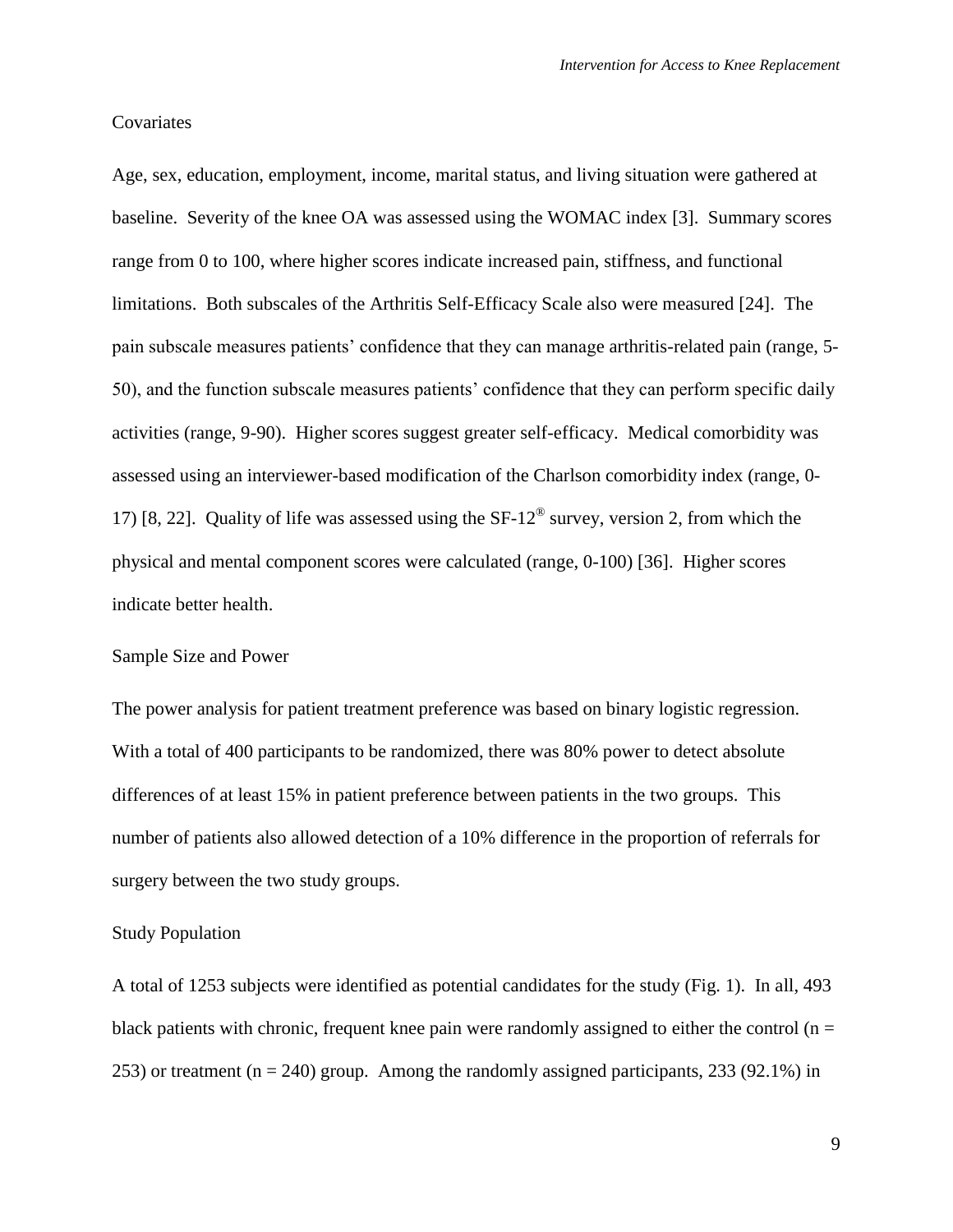the control group and 220 (91.7%) in the treatment group actually received the allocated intervention. No meaningful between-group differences were found for baseline age, sex, education, employment status, marital status, living situation, household income, OA disease severity by WOMAC, arthritis self-efficacy scores, comorbidities, and  $SF-12^\circledast$  quality-of-life scores (Table 1).

#### Statistical Analysis

Demographic and clinical characteristics were compared by intervention group using t-tests for continuous variables and chi-square tests for categorical variables.

Change in willingness to undergo TKA since baseline for each followup (ie, 2-week, 3-month, and 12-month postintervention) was assessed by comparing the proportion of participants who had increased willingness versus no change or decreased willingness. Change in willingness was calculated by subtracting a participant's coded score before the intervention from the postintervention score. It then was dichotomized as increased willingness versus no change or decreased willingness. Chi-square tests were performed using available data from patients who completed each followup assessment. To analyze the change in willingness of different patient groups (for descriptive purposes), chi-square tests were repeated after stratifying patients by recruitment site and sex.

Referral to orthopaedics within 12 months after the intervention was modeled using logistic regression. The initial model contained a treatment (vs control) group as the only predictor. The dichotomized baseline willingness and key covariates determined a priori then were added to the initial model: age, sex, education, and WOMAC index score. Arthritis Self-Efficacy scores, Charlson comorbidity index score, and  $SF-12^{\circledast}$  Physical and Mental Component scores subsequently were added. To further analyze the effect of the intervention by different patient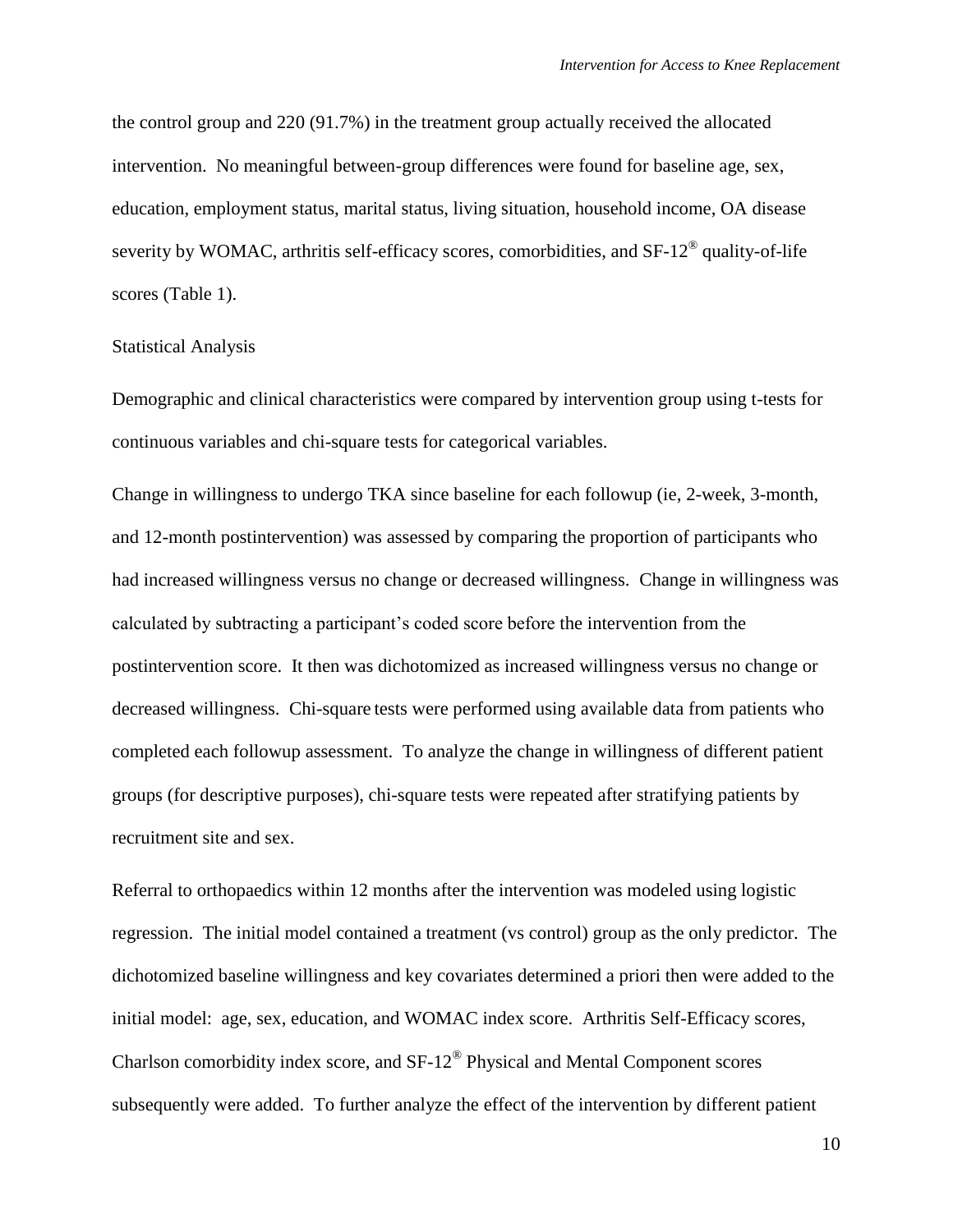groups, the proportion of patients who received a referral to orthopaedics by recruitment site and sex were compared using chi-square tests.

On analyzing the effect of the intervention on the proportion of referrals, we included only the 490 participants with nonmissing referral outcomes. This analysis assumes that outcome data are missing completely at random. Although a sensitivity analysis usually would be needed to explore the effect of departures from this assumption, with less than 1% missing data, this was not warranted since even the most biased imputation of referral outcomes would not alter our conclusions.

#### **Results**

#### Orthopaedic Referral

At 12 months, 90 (36%) patients in the control group and 76 (32%) in the treatment group were referred to an orthopaedic surgeon (odds ratio [OR],  $0.81$ ;  $95\%$  CI,  $0.56$ -1.18;  $p = 0.277$ ). The proportion of patients who received a referral did not differ by treatment group when stratified by recruitment site or sex (Table 2). When adjusted for baseline willingness to consider TKA, age, sex, education, and WOMAC total score, there was no difference in receiving a referral between the two groups of patients (OR, 0.80; 95% CI, 0.55-1.18;  $p = 0.257$ ) (Fig. 2). When further adjusted for arthritis self-efficacy score, Charlson comorbidity score,  $SF-12^\circ$  physical health, and SF-12<sup>®</sup> mental health scores, difference in the proportion of referrals between the two groups still was not different (OR, 0.83; 95% CI, 0.56-1.24;  $p = 0.357$ ).

# Willingness to Undergo Surgery

At 2 weeks followup, there was no difference between the treatment and the control groups in terms of increased willingness to consider TKA relative to baseline (34% [67 of 200] of patients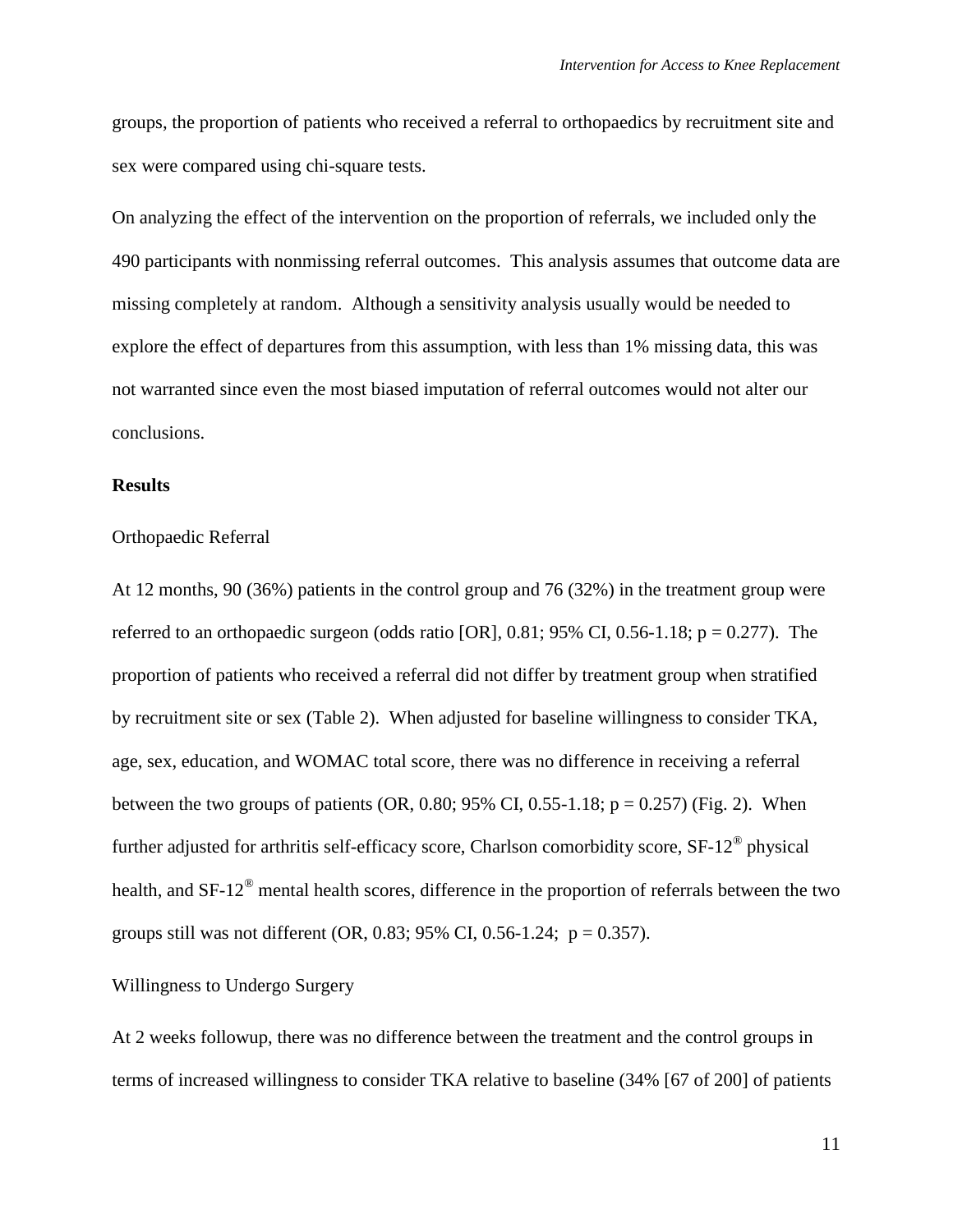in the treatment group and 33% in the control group [68of 208], respectively [OR, 1.06; 95% CI,  $0.70 - 1.60$ ;  $p = 0.779$ ]).

A higher proportion of patients also were willing to consider the procedure at the 2-week followup than at baseline in the control (77% [160 of 208] and 67% [170 of 253]; OR, 1.63; 95% CI, 1.07-2.47;  $p = 0.022$ ) and treatment (79% [157 of 200] and 69% [164 of 237]; OR, 1.63; 95% CI, 1.05-2.51;  $p = 0.028$ ) groups (Fig. 3). Increase in willingness to undergo TKA also did not differ between the two groups at 3 months or 12 months (Table 3).

Among patients recruited at a university clinic, the increase in willingness at the 3-month followup was greater for patients in the treatment group than for patients in the control group (37% [43 of 116] vs 25% [27 of 109]; OR, 1.84; 95% CI, 1.03-3.27; p = 0.038). At the 12 month followup, there was no difference between the groups (34% [35 of 104] vs 29% [31 of 108]; OR, 1.30; 95% CI, 0.72-2.33; p = 0.383). Change in willingness among patients from the VA clinic also did not differ by treatment group at the 2-week, 3-month, and 12-month followups (Table 3). Among women, increase in willingness at the 3-month followup was not different among those in the treatment group or in the control group (38% [36 of 94] vs 26% [25 of 96]; OR, 1.83; 95% CI, 0.98- 3.39;  $p = 0.056$ ). In general, change in willingness did not differ by treatment group at all followup times when men and women were analyzed separately (Table 3).

# **Discussion**

Several studies have documented racial variations in the use of TKA, with black patients having decreased likelihood of undergoing TKA than white patients [\[9,](#page-17-0) [21,](#page-18-0) [39\]](#page-20-0). Studies also have shown that racial differences in patient preference contribute to racial variations in the use of total joint replacement [\[13,](#page-17-5) [18,](#page-18-3) [19,](#page-18-4) [31\]](#page-20-2). How to best educate black patients about joint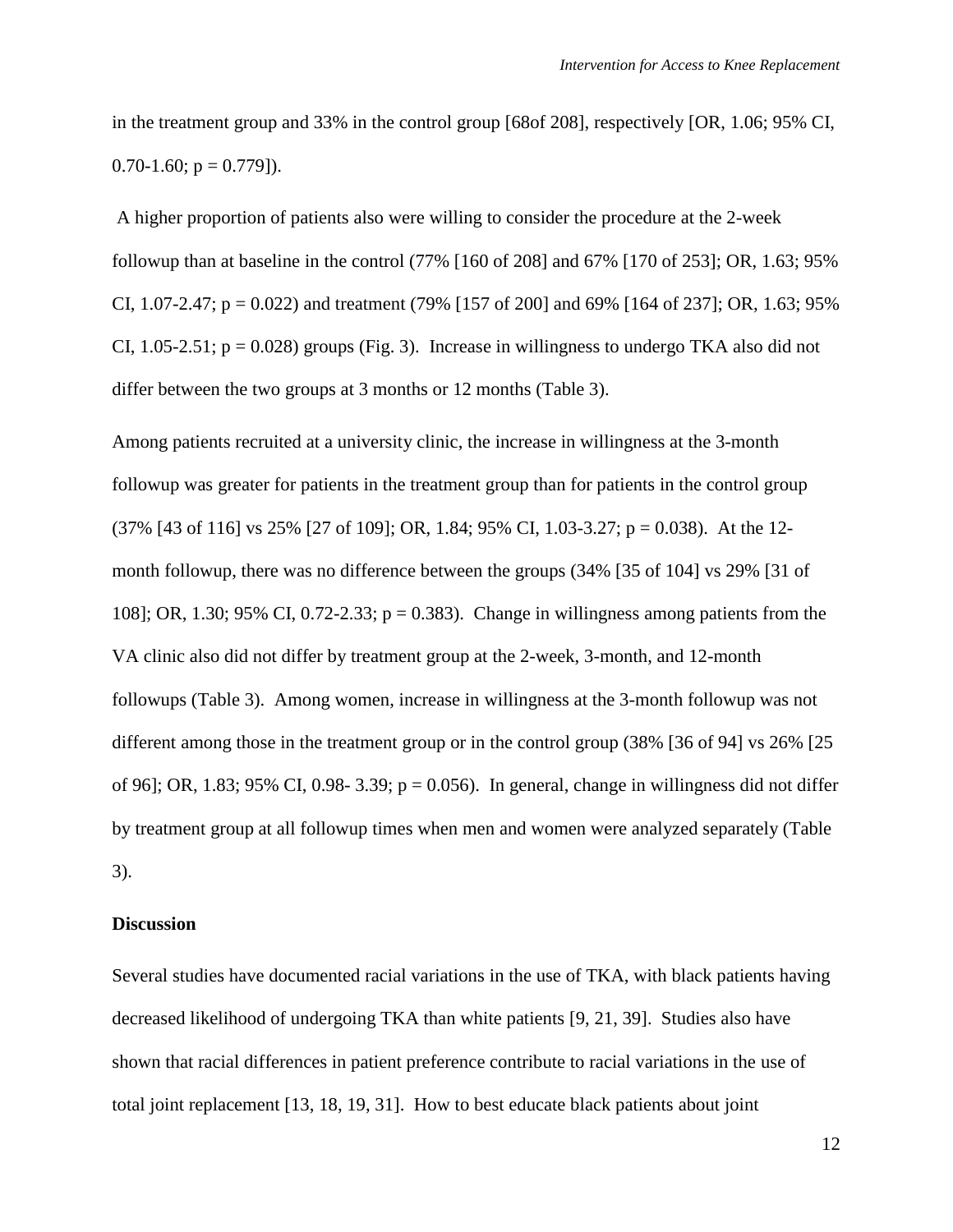replacement as a viable treatment option, determine if undergoing the surgical procedure is consistent with their goals and values, and improve their access to surgical evaluation is unclear. This randomized, controlled study examined the effect of an educational intervention (decision aid with counseling using motivational interviewing) on black patients with knee OA receiving a referral to orthopaedic surgery. Although some study participants increased their willingness to undergo surgery, there were no differences between the treatment and control groups with respect to the number of referrals to orthopaedic surgery within 12 months.

There are a few limitations to consider in interpreting our results. Race was based on patient self-report, and there may be a discrepancy between self-identification and observer-reported race. Yet, some consider self-reported race/ethnicity a better measure [\[38\]](#page-20-5). We did not evaluate nonsurgical treatments our study participants may have received. Proportions of patients using these OA treatments might have differed by study group, potentially confounding the effects of the intervention on patient treatment preferences. Race-related demographic and socioeconomic characteristics of patients also might have differed by study group. Nonetheless, the randomization process helped ensure that characteristics that could confound our results were equally distributed. The study design also could be a potential threat to the study's internal validity. As patients' preferences were elicited at the 2-week and 3-month followups, these actions might have influenced receipt of referrals by patients in both study arms. As a result, the effect of the treatment might have been negated. There is, however, no compelling reason to believe that merely asking people about their preferences would significantly change their preferences. We also followed patients for only 12 months. Given the long-term trajectory of knee OA, it is conceivable a longer followup might have resulted in a higher number of referrals among those who received the intervention. Finally, our intervention was brief and occurred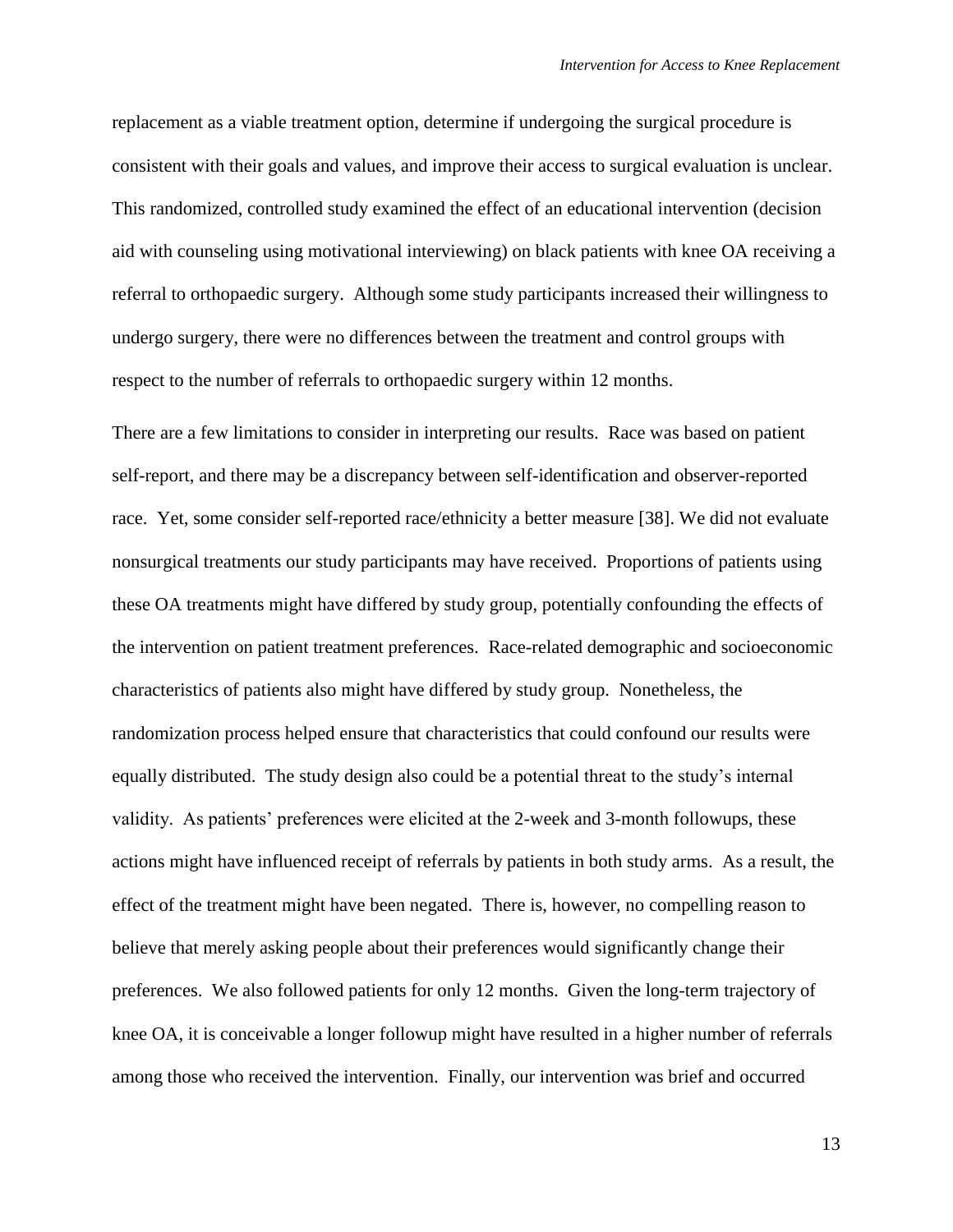only once. It is possible that a more-frequent intervention and better access to a decision aid for patients could result in greater improvement in patient preference toward joint replacement. As the intervention treatment did not improve patients' willingness to consider TKA among those who completed followup, it was not surprising to find that the intervention also did not lead to an increased number of referrals for orthopaedic surgery. In a study of patients with knee and hip OA at a VA orthopaedic clinic, patient preferences had the most substantial effect on receiving a recommendation for total joint replacement [\[13\]](#page-17-5). The decreased likelihood of black patients receiving a recommendation for joint replacement compared with white patients in that study was largely explained by the lower preference for joint replacement among blacks. Moreover, in a study of Canadian patients with OA, patient preference for joint replacement was the strongest predictor of time to first arthroplasty [\[14\]](#page-17-6).

Regardless, receiving a referral to a surgical specialist is likely dependent on the patient's treatment preferences, the primary care provider's management style, and the characteristics of the healthcare system. Evidence suggests that race may affect providers' conscious and unconscious beliefs about and expectations from patients [\[33,](#page-20-6) [34\]](#page-20-7). In turn, these beliefs might lead to biases in providers' interpretation of symptoms and treatment decisions [\[6,](#page-16-5) [32,](#page-20-8) [33\]](#page-20-6). In many institutions, a primary care provider usually initiates the surgical referral for patients. Some patients could self-refer themselves to orthopaedic surgery. Moreover, limited access to healthcare (e.g., limited medical insurance benefits) could discourage a patient from wanting a TKA or dissuade a primary care provider from giving a referral to a surgical specialist. In short, physician-level and healthcare-level factors might play a part regarding whether a surgical referral is made, and our proposed intervention targeted only patient attitudes.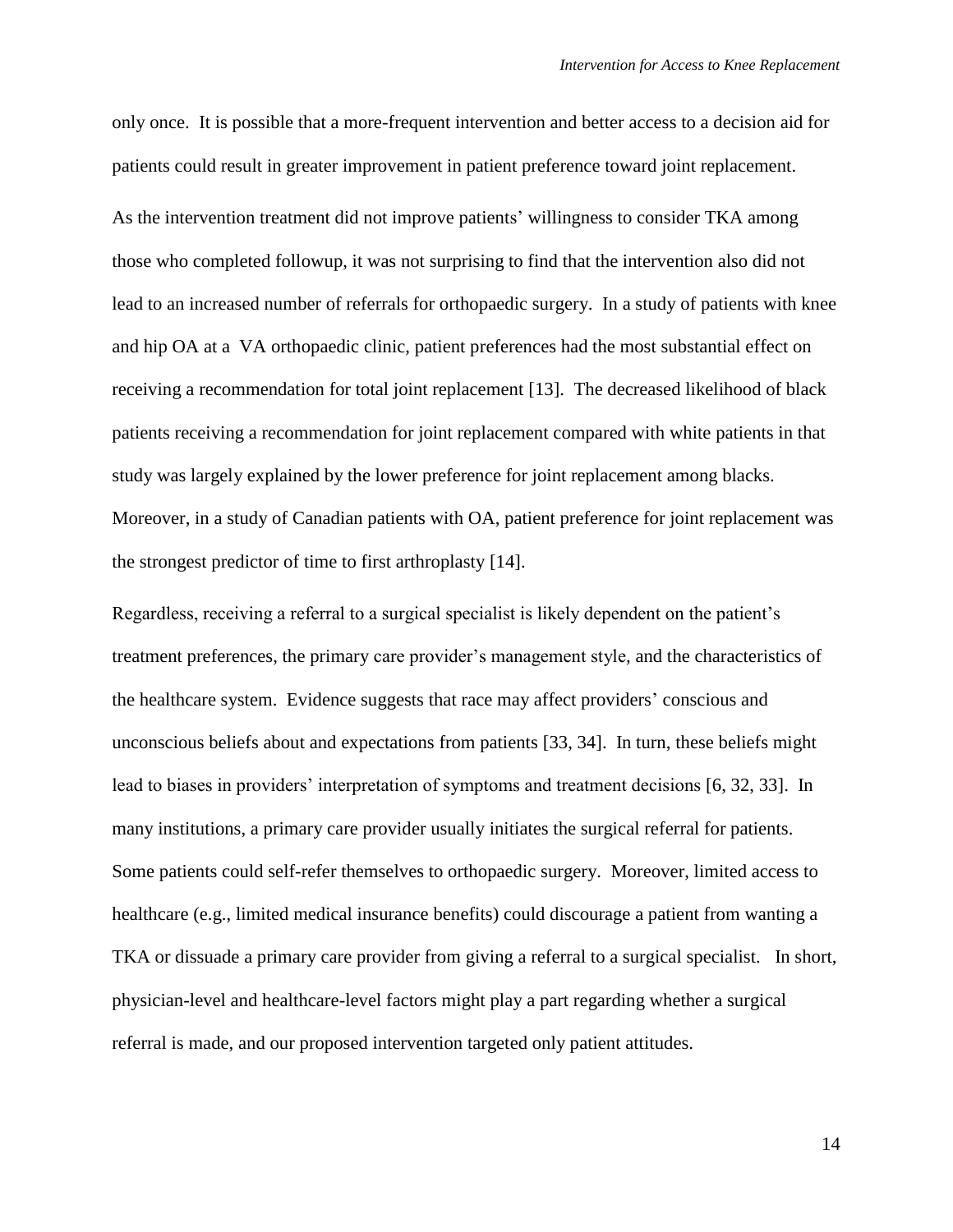The decision aid provided evidence-based information about knee OA and the different treatment options for the disease. The motivational interviewing strategy assessed patient values and goals to help determine if surgery is the most appropriate treatment option. It also helped patients tackle their views about TKA and taught them how to engage providers in addressing their arthritis symptoms. In a small study of veterans [\[37\]](#page-20-3), the combination of the Foundation for Informed Medical Decision-Making decision aid for OA and personalized arthritis report immediately improved willingness by black veterans to consider TKA, but did not increase willingness among white veterans. The intervention also eliminated racial disparities in expectations regarding TKA outcomes. In a previous study of only patients from VA clinics [\[17\]](#page-18-5), we found that an intervention consisting of a decision aid and motivational interviewing increased willingness to consider TKA.

There may be a few different reasons for the disparate outcomes related to treatment preferences between the current study and the VA studies. There were patients with missing willingness data at different times. Attrition bias could have affected our results. Differences in patient population groups studied also might explain the varied results. The previous investigations studied only veterans with knee OA [\[17,](#page-18-5) [37\]](#page-20-3). The current study sample consisted of mostly patients who received care in an academic center, along with veterans. When stratified by recruitment site, the intervention improved willingness of patients from university clinics, yet it did not last beyond 3 months. This improvement in willingness among university clinic patients at 3 months might have been a type 1 error, a spurious finding. Moreover, nearly all participants in the other studies were men, whereas 51% of randomized participants in the current study were women. However, in this study, change in willingness to undergo TKA did not change by treatment group regardless of the sex of the patient. Socioeconomic status profile, along with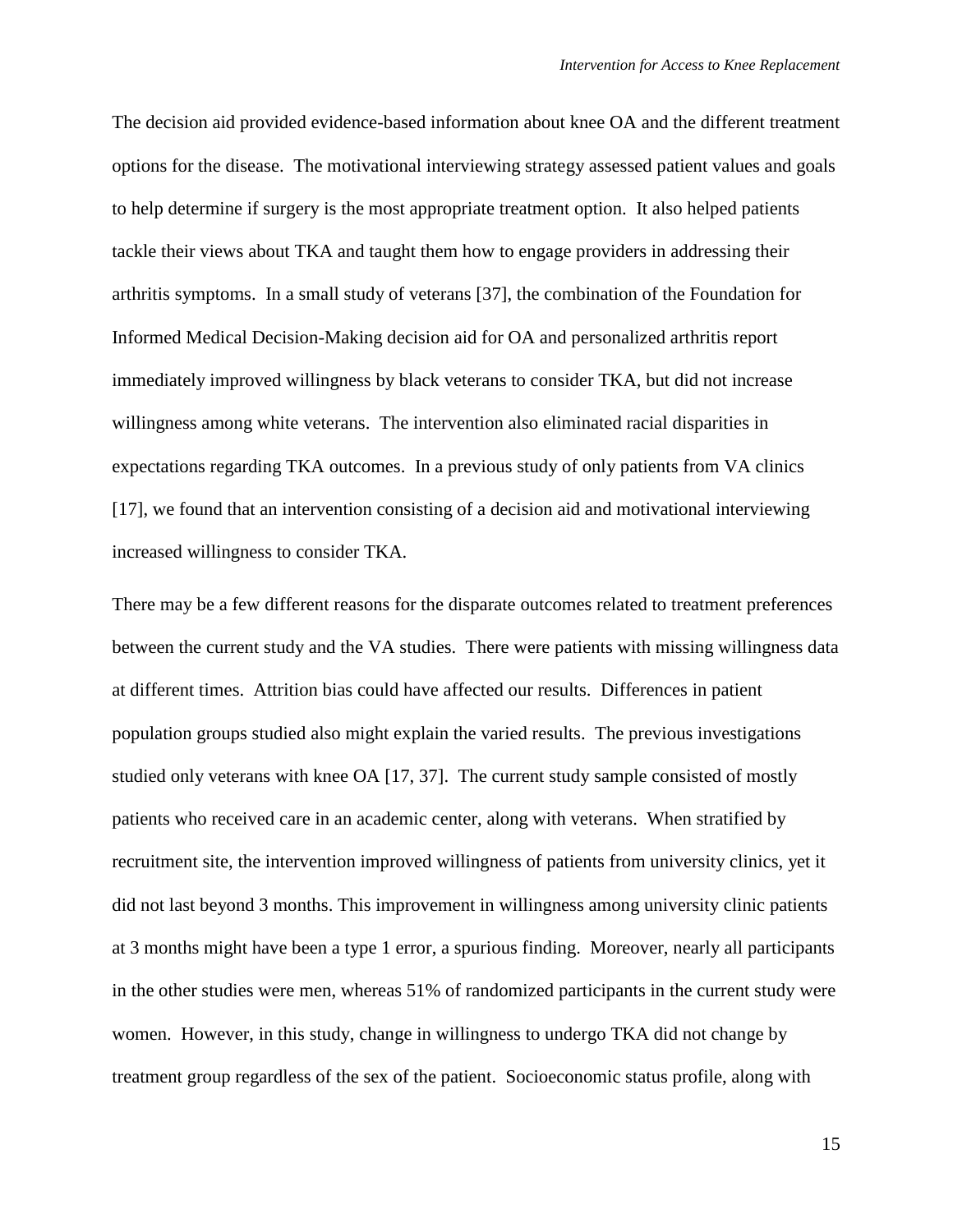beliefs, knowledge, and attitudes regarding TKA and knee OA also might differ between our study population and the VA study populations. Such study group differences could contribute to varying responses to similar interventions. Finally, the other studies were conducted at earlier times. General attitudes and beliefs regarding TKA might have changed since then.

In this large study of black patients with knee OA who were potential candidates for TKA, an educational intervention consisting of a decision aid supplemented by brief motivational interviewing was no better than a control treatment in improving the proportion of referrals to orthopaedic surgery or patient willingness to undergo joint replacement if recommended. It is possible that these findings may be attributable to the performance of this particular intervention. A few studies have shown favorable benefits of implementing patient-targeted education tools, including decision aids, in patients with OA [\[17,](#page-18-5) [37\]](#page-20-3). Other tools that target patient knowledge, beliefs, and attitudes regarding surgical treatments for OA may be further developed and tested in the future. It also is worthwhile to assess other means that may improve access of blacks to orthopaedic evaluations. Enhancing the dynamics of the patient-provider relationship, advancing the knowledge of primary care providers on the benefits and risks of TKA, and increasing access to healthcare may help reduce disparities in the use of arthroplasty.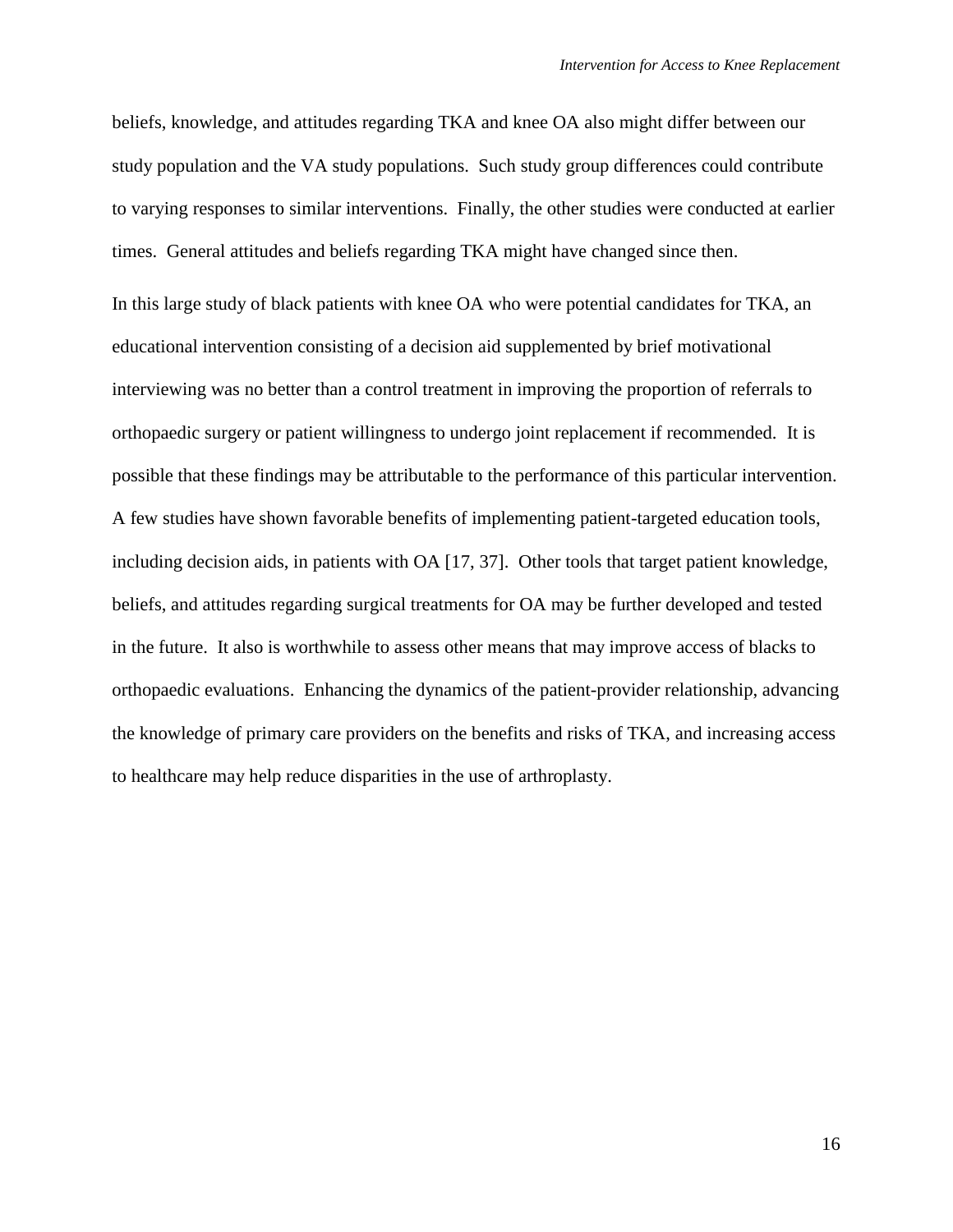## **References**

- <span id="page-16-1"></span>1. Allen KD, Golightly YM, Callahan LF, Helmick CG, Ibrahim SA, Kwoh CK, Renner JB, Jordan JM. Race and sex differences in willingness to undergo total joint replacement: the Johnston County Osteoarthritis Project. *Arthritis Care Res (Hoboken).* 2014;66:1193- 1202.
- <span id="page-16-0"></span>2. Anderson JJ, Felson DT. Factors associated with osteoarthritis of the knee in the first national Health and Nutrition Examination Survey (HANES I): evidence for an association with overweight, race, and physical demands of work. *Am J Epidemiol.*  1988;128:179-189.
- <span id="page-16-4"></span>3. Bellamy N, Buchanan WW, Goldsmith CH, Campbell J, Stitt LW. Validation study of WOMAC: a health status instrument for measuring clinically important patient relevant outcomes to antirheumatic drug therapy in patients with osteoarthritis of the hip or knee. *J Rheumatol.* 1988;15:1833-1840.
- <span id="page-16-3"></span>4. Bien TH, Miller WR, Tonigan JS. Brief interventions for alcohol problems: a review. *Addiction.* 1993;88:315-335.
- <span id="page-16-2"></span>5. Bozic KJ, Belkora J, Chan V, Youm J, Zhou T, Dupaix J, Bye AN, Braddock CH 3rd, Chenok KE, Huddleston JI 3rd. Shared decision making in patients with osteoarthritis of the hip and knee: results of a randomized controlled trial. *J Bone Joint Surg Am.*  2013;95:1633-1639.
- <span id="page-16-5"></span>6. Burgess DJ, van Ryn M, Crowley-Matoka M, Malat J. Understanding the provider contribution to race/ethnicity disparities in pain treatment: insights from dual process models of stereotyping. *Pain Med.* 2006;7:119-134.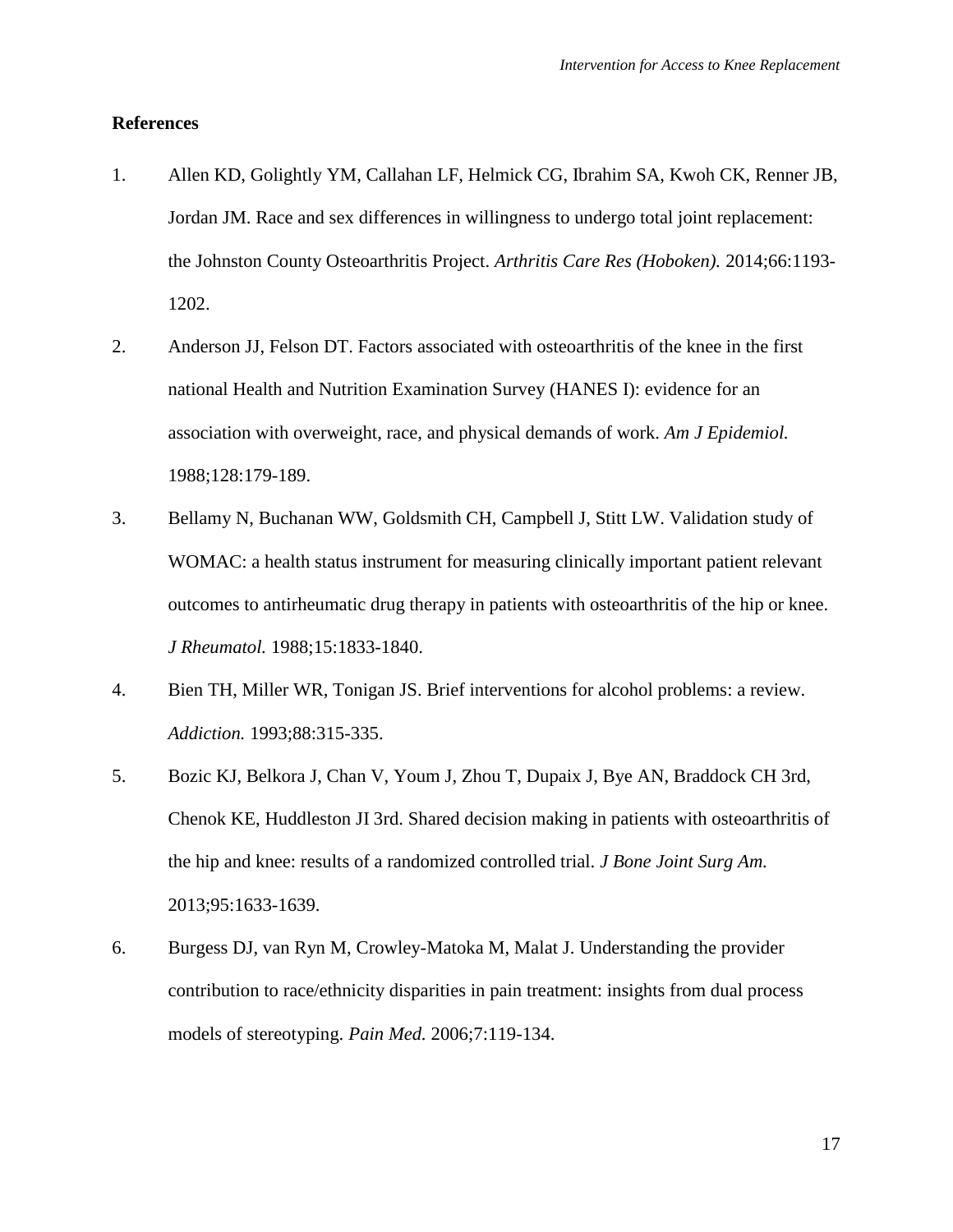- <span id="page-17-3"></span>7. Byrne MM, O'Malley KJ, Suarez-Almazor ME. Ethnic differences in health preferences: analysis using willingness-to-pay. *J Rheumatol.* 2004;31:1811-1818.
- <span id="page-17-7"></span>8. Chaudhry S, Jin L, Meltzer D. Use of a self-report-generated Charlson Comorbidity Index for predicting mortality. *Med Care.* 2005;43:607-615.
- <span id="page-17-0"></span>9. Cisternas MG, MGC Data Svcs, Murphy L, Croft JB, Helmick CG. Racial disparities in total knee replacement among Medicare enrollees-United States, 2000-2006. *MMWR.* 2009;58:133-138.
- <span id="page-17-1"></span>10. Felson DT, Naimark A, Anderson J, Kazis L, Castelli W, Meenan RF. The prevalence of knee osteoarthritis in the elderly: The Framingham Osteoarthritis Study. *Arthritis Rheum.*  1987;30:914-918.
- <span id="page-17-2"></span>11. Forrest CB, Nutting PA, von Schrader S, Rohde C, Starfield B. Primary care physician specialty referral decision making: patient, physician, and health care system determinants. *Med Decis Making.* 2006;26:76-85.
- <span id="page-17-4"></span>12. Freedland KE. Demanding attention: reconsidering the role of attention control groups in behavioral intervention research. *Psychosom Med.* 2013;75:100-102.
- <span id="page-17-5"></span>13. Hausmann LR, Mor M, Hanusa BH, Zickmund S, Cohen PZ, Grant R, Kresevic DM, Gordon HS, Ling BS, Kwoh CK, Ibrahim SA. The effect of patient race on total joint replacement recommendations and utilization in the orthopedic setting. *J Gen Intern Med.* 2010;25:982-988.
- <span id="page-17-6"></span>14. Hawker GA, Guan J, Croxford R, Coyte PC, Glazier RH, Harvey BJ, Wright JG, Williams JI, Badley EM. A prospective population-based study of the predictors of undergoing total joint arthroplasty. *Arthritis Rheum.* 2006;54:3212-3220.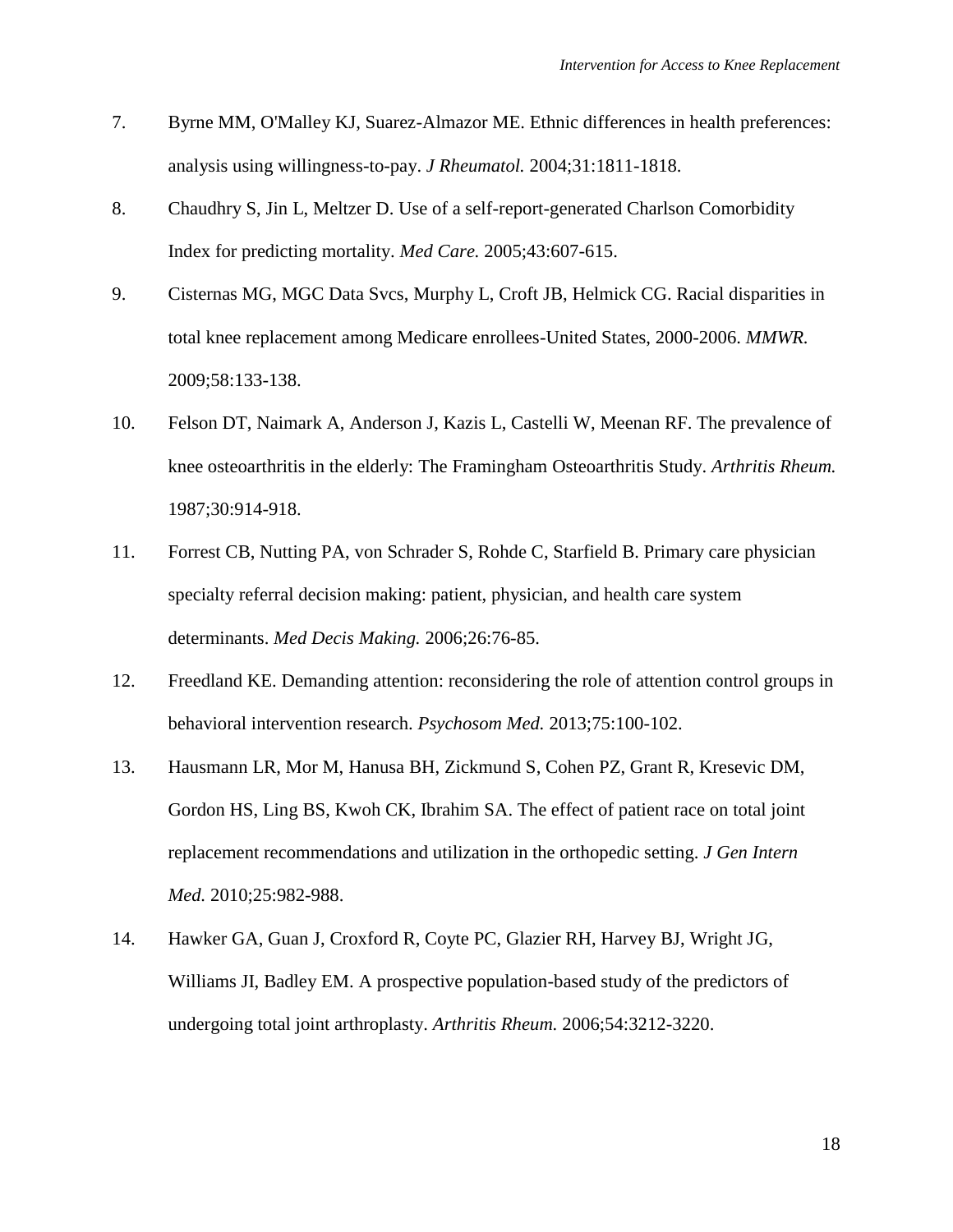- <span id="page-18-6"></span>15. Hawker GA, Wright JG, Coyte PC, Williams JI, Harvey B, Glazier R, Badley EM. Differences between men and women in the rate of use of hip and knee arthroplasty. *N Engl J Med.* 2000;342:1016-1022.
- <span id="page-18-1"></span>16. Ibrahim SA, Burant CJ, Siminoff LA, Stoller EP, Kwoh CK. Self-assessed global quality of life: a comparison between African-American and white older patients with arthritis. *J Clin Epidemiol.* 2002;55:512-517.
- <span id="page-18-5"></span>17. Ibrahim SA, Hanusa BH, Hannon MJ, Kresevic D, Long J, Kwoh CK. Willingness and access to joint replacement among African American patients with knee osteoarthritis: a randomized, controlled intervention. *Arthritis Rheum.* 2013;65:1253-1261.
- <span id="page-18-3"></span>18. Ibrahim SA, Siminoff LA, Burant CJ, Kwoh CK. Differences in expectations of outcome mediate African American/white patient differences in "willingness" to consider joint replacement. *Arthritis Rheum.* 2002;46:2429-2435.
- <span id="page-18-4"></span>19. Ibrahim SA, Siminoff LA, Burant CJ, Kwoh CK. Understanding ethnic differences in the utilization of joint replacement for osteoarthritis: the role of patient-level factors. *Med Care.* 2002;40(1 suppl):144-151.
- <span id="page-18-2"></span>20. Jones A, Kwoh CK, Kelley ME, Ibrahim SA. Racial disparity in knee arthroplasty utilization in the veterans health administration. *Arthritis Rheum.* 2005;53:979-981.
- <span id="page-18-0"></span>21. Katz BP, Freund DA, Heck DA, Dittus RS, Paul JE, Wright J, Coyte P, Holleman E, Hawker G. Demographic variation in the rate of knee replacement: a multi-year analysis. *Health Serv Res.* 1996;31:125-140.
- <span id="page-18-7"></span>22. Katz JN, Chang LC, Sangha O, Fossel AH, Bates DW. Can comorbidity be measured by questionnaire rather than medical record review? *Med Care.* 1996;34:73-84.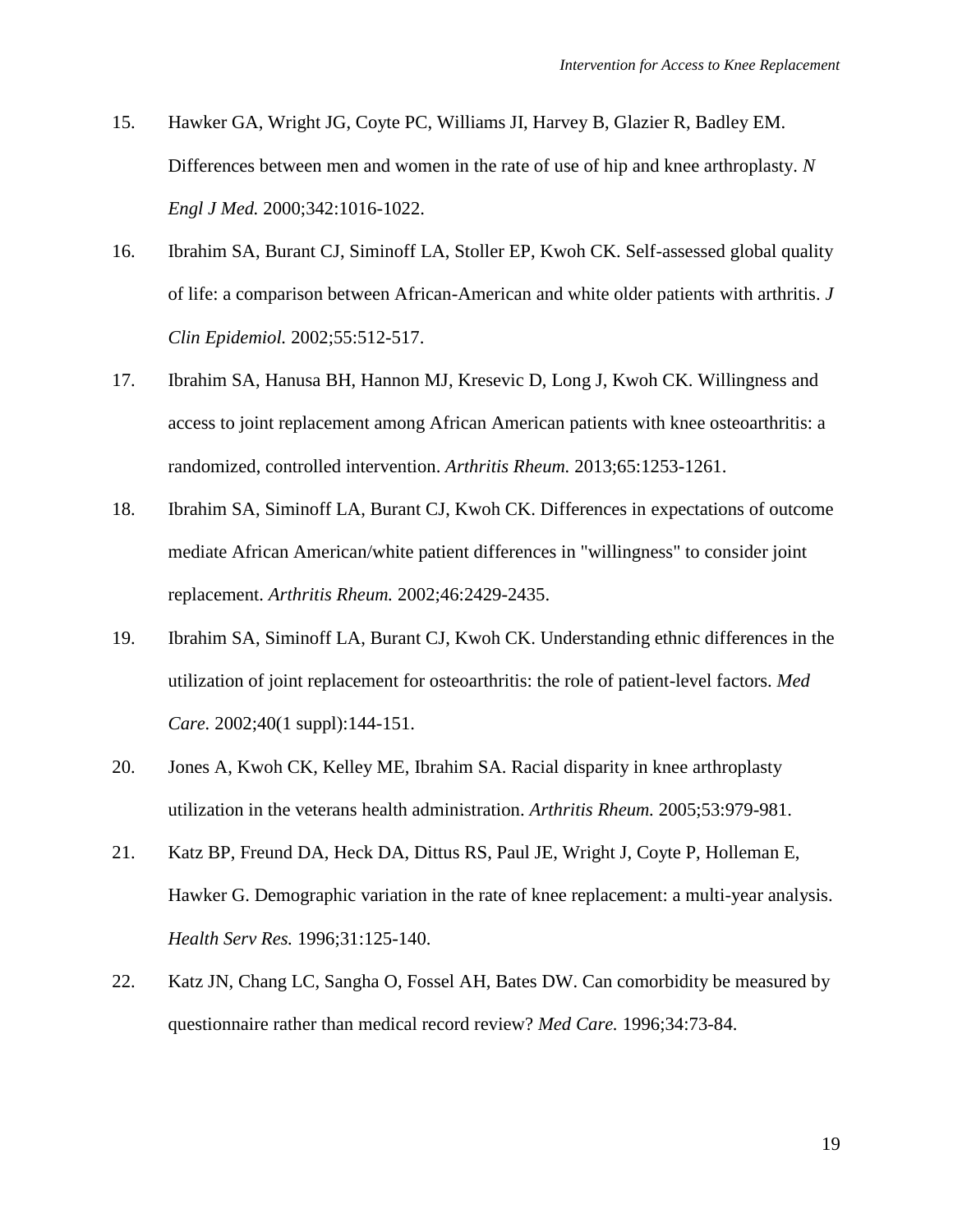- <span id="page-19-1"></span>23. Legare F, Ratte S, Stacey D, Kryworuchko J, Gravel K, Graham ID, Turcotte S. Interventions for improving the adoption of shared decision making by healthcare professionals. *Cochrane Database Syst Rev.* 2010:CD006732.
- <span id="page-19-7"></span>24. Lorig K, Chastain RL, Ung E, Shoor S, Holman HR. Development and evaluation of a scale to measure perceived self-efficacy in people with arthritis. *Arthritis Rheum.*  1989;32:37-44.
- <span id="page-19-6"></span>25. Miller W. Motivational interviewing with problem drinkers. *Behav Psychother.*  1983;11:147-172.
- <span id="page-19-5"></span>26. Miller WR, Rollnick S. *Motivational Interviewing: Helping People Change.* New York, NY: The Guilford Press; 2013.
- <span id="page-19-2"></span>27. O'Connor AM, Bennett CL, Stacey D, Barry M, Col NF, Eden KB, Entwistle VA, Fiset V, Holmes-Rovner M, Khangura S, Llewellyn-Thomas H, Rovner D. Decision aids for people facing health treatment or screening decisions. *Cochrane Database Syst Rev.*  2009:CD001431.
- <span id="page-19-3"></span>28. Rubak S, Sandbaek A, Lauritzen T, Christensen B. Motivational interviewing: a systematic review and meta-analysis. *Br J Gen Pract.* 2005;55:305-312.
- <span id="page-19-4"></span>29. Senft RA, Polen MR, Freeborn DK, Hollis JF. Brief intervention in a primary care setting for hazardous drinkers. *Am J Prev Med.* 1997;13:464-470.
- <span id="page-19-0"></span>30. Skinner J, Weinstein JN, Sporer SM, Wennberg JE. Racial, ethnic, and geographic disparities in rates of knee arthroplasty among Medicare patients. *N Engl J Med.*  2003;349:1350-1359.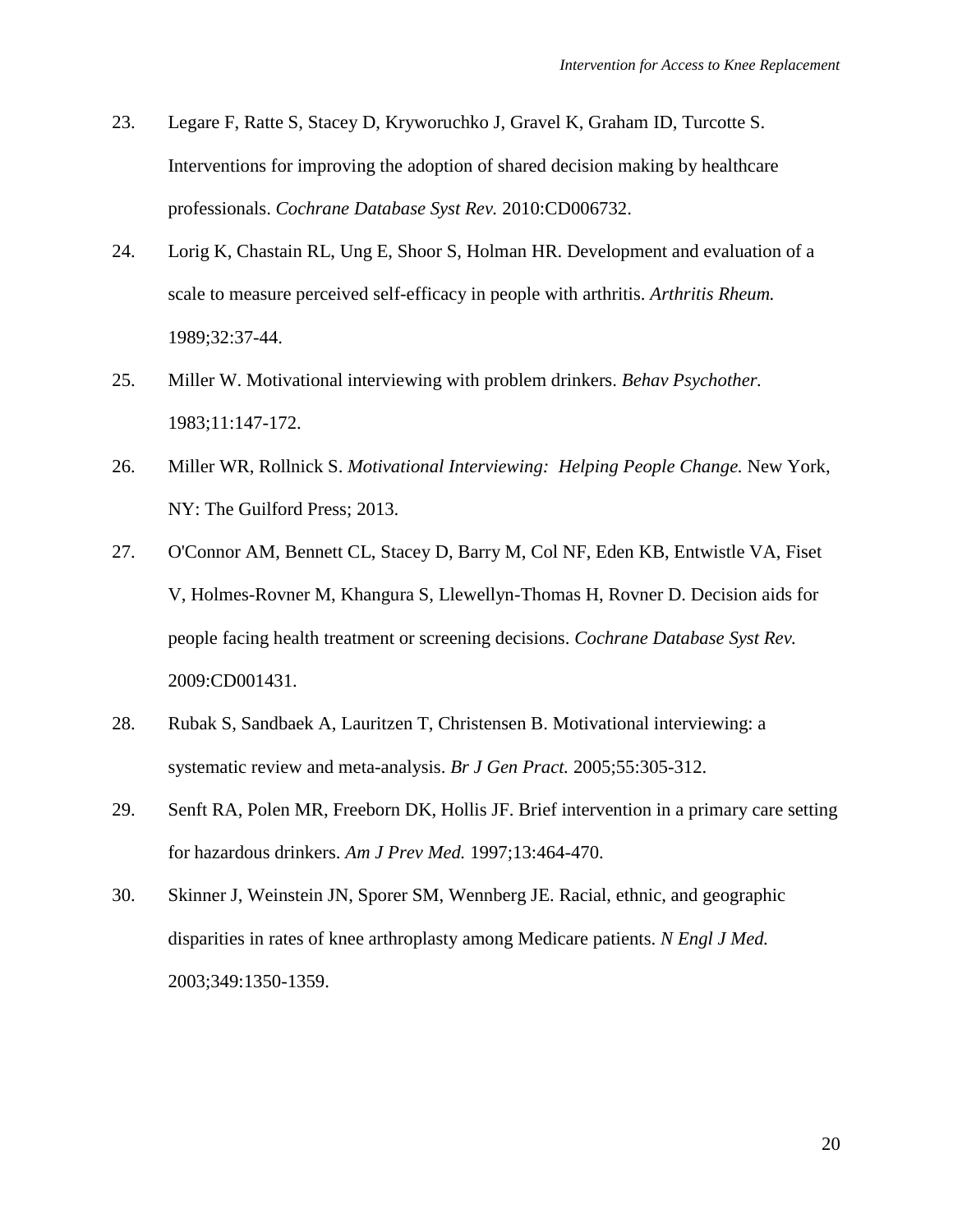- <span id="page-20-2"></span>31. Suarez-Almazor ME, Souchek J, Kelly PA, O'Malley K, Byrne M, Richardson M, Pak C. Ethnic variation in knee replacement: patient preferences or uninformed disparity? *Arch Intern Med.* 2005;165:1117-1124.
- <span id="page-20-8"></span>32. van Ryn M. Research on the provider contribution to race/ethnicity disparities in medical care. *Med Care.* 2002;40(1 suppl):140-151.
- <span id="page-20-6"></span>33. van Ryn M, Burgess D, Malat J, Griffin J. Physicians' perceptions of patients' social and behavioral characteristics and race disparities in treatment recommendations for men with coronary artery disease. *Am J Public Health.* 2006;96:351-357.
- <span id="page-20-7"></span>34. van Ryn M, Burke J. The effect of patient race and socio-economic status on physicians' perceptions of patients. *Soc. Sci. Med.* 2000;50:813-828.
- <span id="page-20-1"></span>35. Verbrugge LM, Gates DM, Ike RW. Risk factors for disability among U.S. adults with arthritis. *J Clin Epidemiol.* 1991;44:167-182.
- <span id="page-20-4"></span>36. Ware JE Jr, Kosinski M, Bjorner JB, Turner-Bowker DM, Gandek B, Maruish ME. *User's Manual for the SF-36v2TM Health Survey.* Lincoln, RI: Quality Metric Incorporated; 2007.
- <span id="page-20-3"></span>37. Weng HH, Kaplan RM, Boscardin WJ, Maclean CH, Lee IY, Chen W, Fitzgerald JD. Development of a decision aid to address racial disparities in utilization of knee replacement surgery. *Arthritis Rheum.* 2007;57:568-575.
- <span id="page-20-5"></span>38. Williams DR. Race/ethnicity and socioeconomic status: measurement and methodological issues. *Int J Health Serv.* 1996;26:483-505.
- <span id="page-20-0"></span>39. Wilson MG, May DS, Kelly JJ. Racial differences in the use of total knee arthroplasty for osteoarthritis among older Americans. *Ethn Dis.* 1994;4:57-67.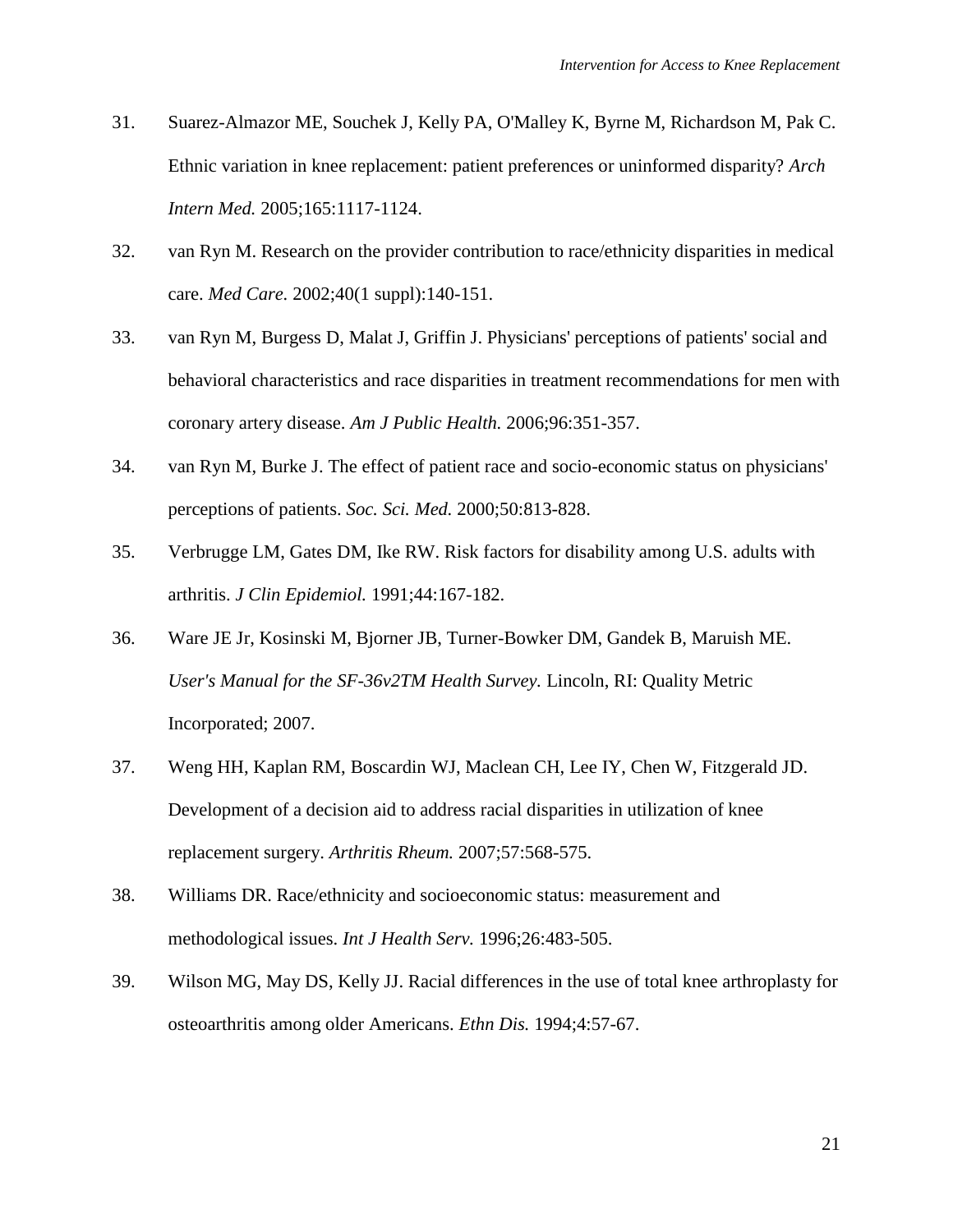# **Tables**

|                                          | Control           | Treatment         |                      |
|------------------------------------------|-------------------|-------------------|----------------------|
| Variable                                 | $(n = 253)$       | $(n = 240)$       | p value <sup>†</sup> |
| Recruitment site, number $(\%)$          |                   |                   | 0.696                |
| University of Pennsylvania               |                   |                   |                      |
| University of Pittsburgh                 | 135(53)           | 131(55)           |                      |
| Philadelphia Veterans                    | 16(6)             | 19(8)             |                      |
| Administration                           | 102(40)           | 90 (38)           |                      |
| Demographic characteristics <sup>‡</sup> |                   |                   |                      |
| Age, years                               | $61.14 \pm 7.86$  | $62.02 \pm 8.09$  | 0.224                |
| Sex, number (%) male                     | 124(49)           | 118(49)           | 0.973                |
| Number $(\%)$ with less than high        | 53 (21)           | 50(21)            | 0.975                |
| school education                         |                   |                   |                      |
| Number $(\%)$ currently working          | 56 (22)           | 48 (20)           | 0.562                |
| Number (%) currently married             | 61(24)            | 69(29)            | 0.242                |
| Number (%) living alone                  | 111(44)           | 112(47)           | 0.560                |
| Number $(\%)$ with annual                | 125(54)           | 109(49)           | 0.357                |
| household income less than USD           |                   |                   |                      |
| 15,000                                   |                   |                   |                      |
| Clinical characteristics                 |                   |                   |                      |
| <b>WOMAC</b>                             | $59.51 \pm 13.21$ | $58.69 \pm 14.16$ | 0.510                |
| Arthritis Self-Efficacy Pain             | $25.31 \pm 10.28$ | $26.43 \pm 10.19$ | 0.231                |
| Arthritis Self-Efficacy Function         | $52.21 \pm 18.25$ | $55.28 \pm 17.99$ | 0.061                |
| Charlson corbidity index                 | $3.33 \pm 2.22$   | $3.07 \pm 2.05$   | 0.182                |
| SF-12 Physical component                 | $31.00 \pm 9.79$  | $32.58 \pm 9.79$  | 0.085                |
| SF-12 Mental component                   | $45.96 \pm 8.99$  | $46.19 \pm 8.47$  | 0.775                |
| Number $(\%)$ willing to undergo         | 170(67)           | 164(69)           | 0.634                |
| TKR <sup>§</sup>                         |                   |                   |                      |

**Table 1**. Baseline demographic and clinical characteristics of the study sample\*

 $TKR =$  total knee replacement;  $*$  except where indicated otherwise, values are mean  $\pm$  SD; <sup>†</sup>t-tests for continuous variables, chi-square tests for categorical variables; <sup>‡</sup>there were slight variations in the number of patients who provided information for some of the demographic characteristics. Most had two or fewer patients missing data. The income variable had the highest number of patients with missing data  $(39$  subjects did not provide responses);<sup>§</sup>willingness to undergo TKR = willing if participant response was "probably willing" or "definitely willing".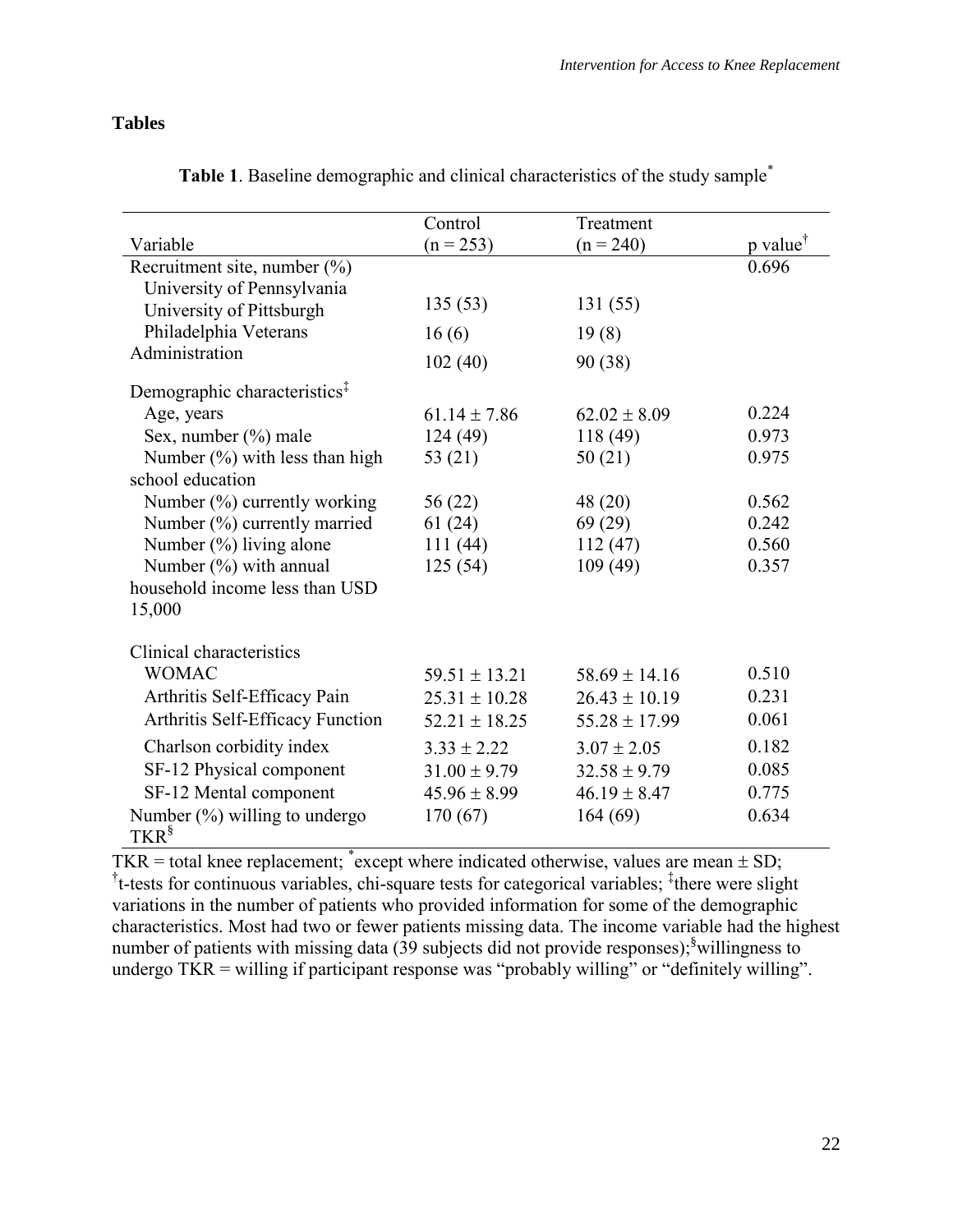|                          | Control | Treatment | $P-value*$ |  |  |  |  |  |
|--------------------------|---------|-----------|------------|--|--|--|--|--|
|                          | No. (%) | No. (%)   |            |  |  |  |  |  |
| <b>Recruitment Site</b>  |         |           |            |  |  |  |  |  |
| <b>University Clinic</b> | 48 (32) | 42(28)    | 0.496      |  |  |  |  |  |
| VA Clinic                | 42(41)  | 34(38)    | 0.631      |  |  |  |  |  |
| Gender                   |         |           |            |  |  |  |  |  |
| Male                     | 51 (41) | 43 (37)   | 0.455      |  |  |  |  |  |
| Female                   | 39(30)  | 33(27)    | 0.606      |  |  |  |  |  |

**Table 2.** Patients referred to an orthopedic surgeon at 12 months by treatment group, stratified by recruitment site and gender

 $*\chi^2$  tests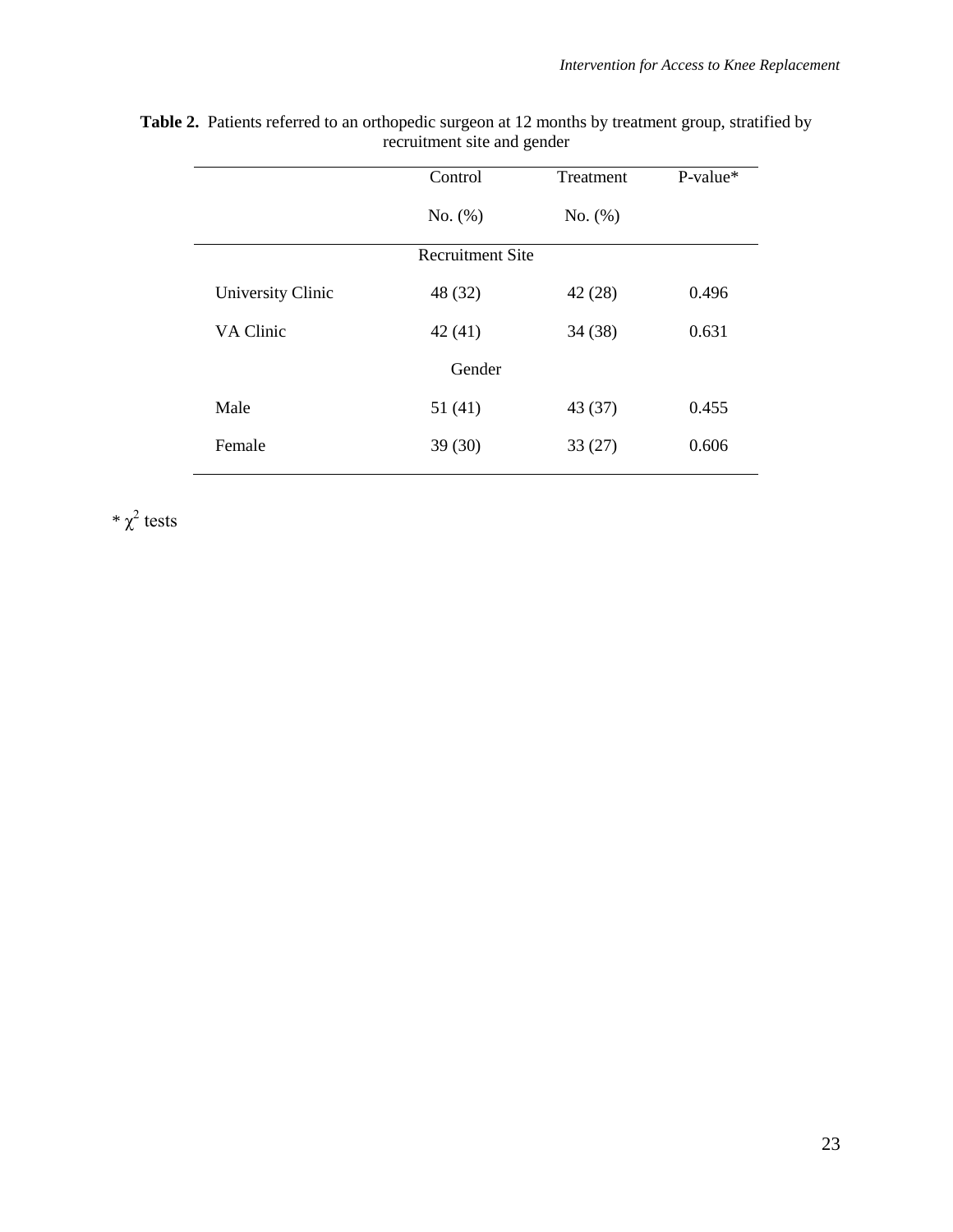|                                   | <b>Control</b>             | <b>Treatment</b> | <b>OR</b>           | P-value† |  |  |
|-----------------------------------|----------------------------|------------------|---------------------|----------|--|--|
|                                   |                            |                  | $(95\% \text{ CI})$ |          |  |  |
| All patients                      |                            |                  |                     |          |  |  |
| No. $(\%)$ increased at 2 weeks   | 68/208(33)                 | 67/200(34)       | 1.06                | 0.779    |  |  |
|                                   |                            |                  | $(0.70 - 1.60)$     |          |  |  |
| No. $(\%)$ increased at 3 months  | 52/203(26)                 | 64/197(33)       | 1.43                | 0.107    |  |  |
|                                   |                            |                  | $(0.93 - 2.21)$     |          |  |  |
| No. $(\%)$ increased at 12 months | 51/191(27)                 | 49/174 (29)      | 1.10                | 0.679    |  |  |
|                                   |                            |                  | $(0.70 - 1.75)$     |          |  |  |
|                                   | University clinic patients |                  |                     |          |  |  |
| No. $(\%)$ increased at 2 weeks   | 34/114(30)                 | 41/118(35)       | 1.29                | 0.373    |  |  |
|                                   |                            |                  | $(0.74 - 2.24)$     |          |  |  |
| No. $(\%)$ increased at 3 months  | 27/109(25)                 | 43/116(37)       | 1.84                | 0.038    |  |  |
|                                   |                            |                  | $(1.03 - 3.27)$     |          |  |  |
| No. $(\%)$ increased at 12 months | 31/108(29)                 | 35/104 (34)      | 1.30                | 0.383    |  |  |
|                                   |                            |                  | $(0.72 - 2.33)$     |          |  |  |
| VA clinic patients                |                            |                  |                     |          |  |  |
| No. $(\%)$ increased at 2 weeks   | 34/94 (36)                 | 26/82(32)        | 0.83                | 0.573    |  |  |
|                                   |                            |                  | $(0.45 - 1.56)$     |          |  |  |
| No. $(\%)$ increased at 3 months  | 25/94(27)                  | 21/81 (26)       | 0.98                | 0.959    |  |  |
|                                   |                            |                  | $(0.50 - 1.93)$     |          |  |  |
| No. $(\%)$ increased at 12 months | 20/83(24)                  | 14/70(20)        | 0.80                | 0.576    |  |  |
|                                   |                            |                  | $(0.37 - 1.74)$     |          |  |  |
| Male patients                     |                            |                  |                     |          |  |  |
| No. $(\%)$ increased at 2 weeks   | 36/109(33)                 | 33/102(33)       | 0.98                | 0.957    |  |  |
|                                   |                            |                  | $(0.55 - 1.75)$     |          |  |  |
| No. $(\%)$ increased at 3 months  | 27/107(25)                 | 28/103(27)       | 1.12                | 0.717    |  |  |
|                                   |                            |                  | $(0.61 - 2.08)$     |          |  |  |
| No. $(\%)$ increased at 12 months | 23/99(23)                  | 18/89(20)        | 0.85                | 0.648    |  |  |
|                                   |                            |                  | $(0.42 - 1.71)$     |          |  |  |
|                                   | Female patients            |                  |                     |          |  |  |
| No. $(\%)$ increased at 2 weeks   | 32/99(32)                  | 34/98 (35)       | 1.15                | 0.649    |  |  |
|                                   |                            |                  | $(0.63 - 2.08)$     |          |  |  |
| No. $(\%)$ increased at 3 months  | 25/96(26)                  | 36/94(38)        | 1.83                | 0.056    |  |  |
|                                   |                            |                  | $(0.98 - 3.39)$     |          |  |  |
| No. $(\%)$ increased at 12 months | 28/92(30)                  | 31/85(37)        | 1.36                | 0.335    |  |  |
|                                   |                            |                  | $(0.73 - 2.55)$     |          |  |  |

# **Table 3. Change in willingness by treatment group\***

\* Change in willingness was assessed relative to baseline. The change in willingness was dichotomized as increased willingness versus no change or decreased willingness. The number of patients who completed follow-up was different at each time.  $\dot{\tau} \chi^2$  tests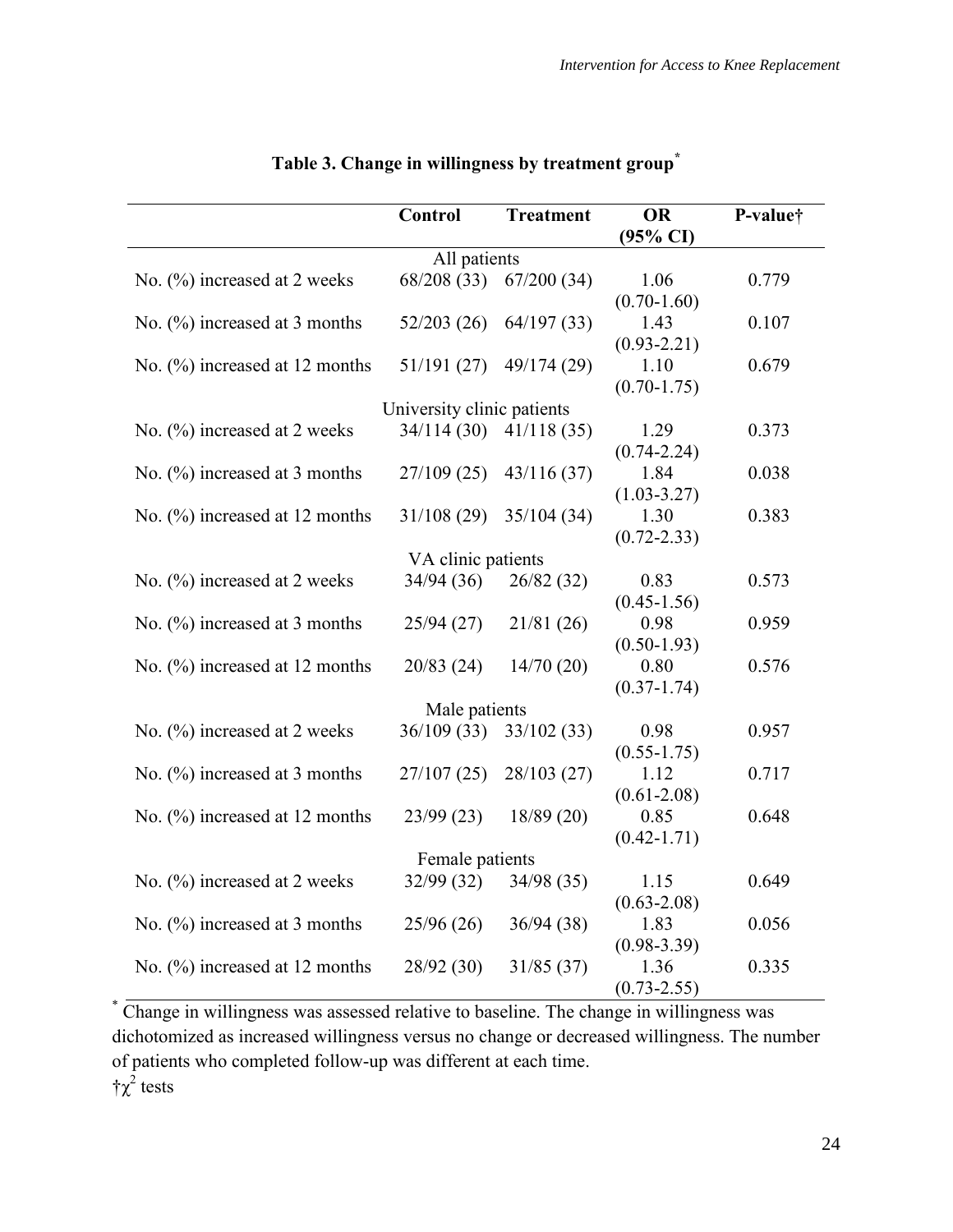# **Figures**



**Fig. 1** The flow diagram shows the steps that were used for patient selection and group analysis.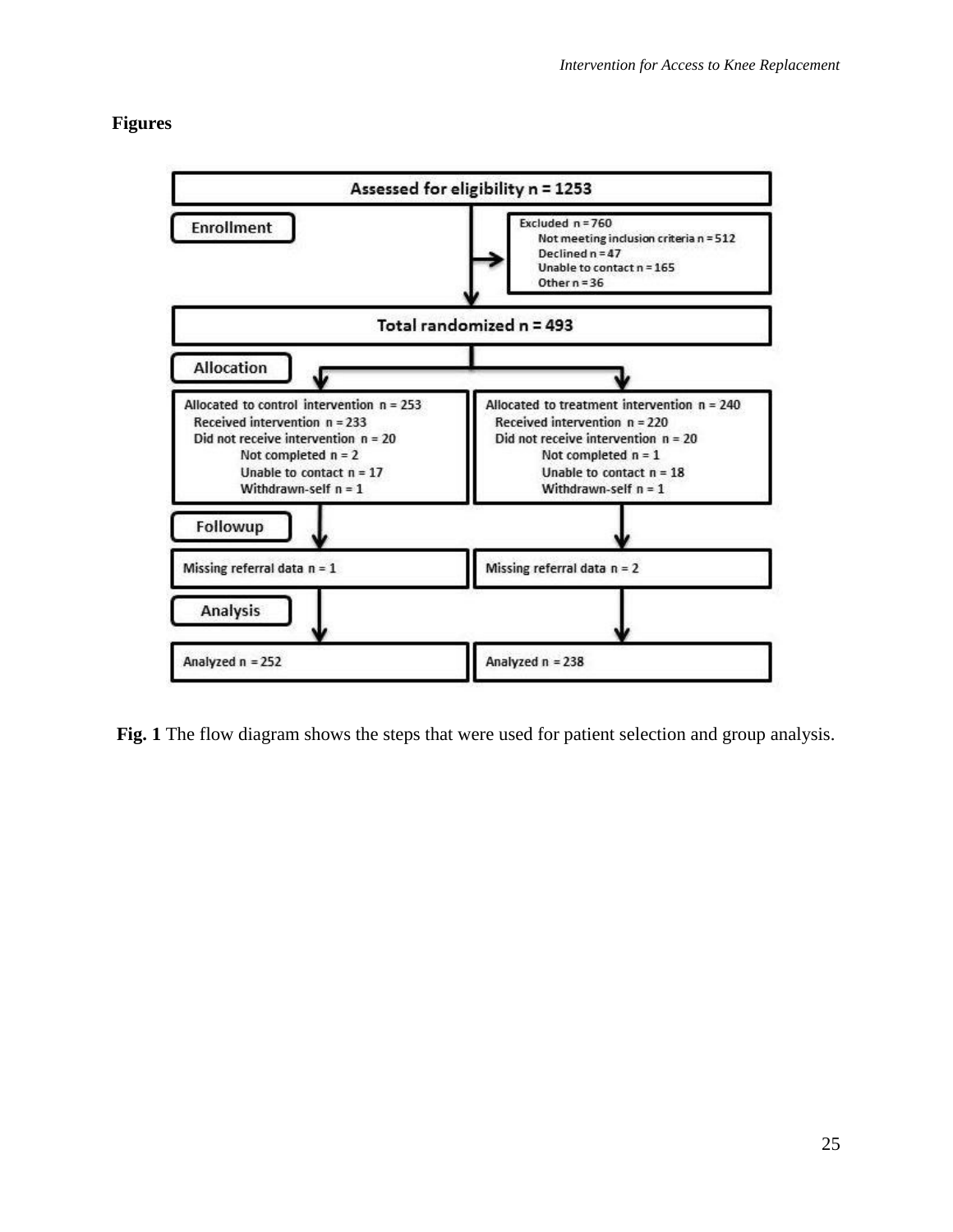

**Fig. 2** The graph shows the odds ratios of referral to an orthopaedic surgeon at 12 months postintervention in unadjusted and adjusted models.\*Unadjusted and adjusted odds ratios (95% CI) with the control group as the reference group; †key covariates: age, sex, education, WOMAC**;** ‡all covariates:key covariates plus Arthritis Self-Efficacy Function score, Charlson comorbidity score, and SF-12 Physical and Mental component scores.